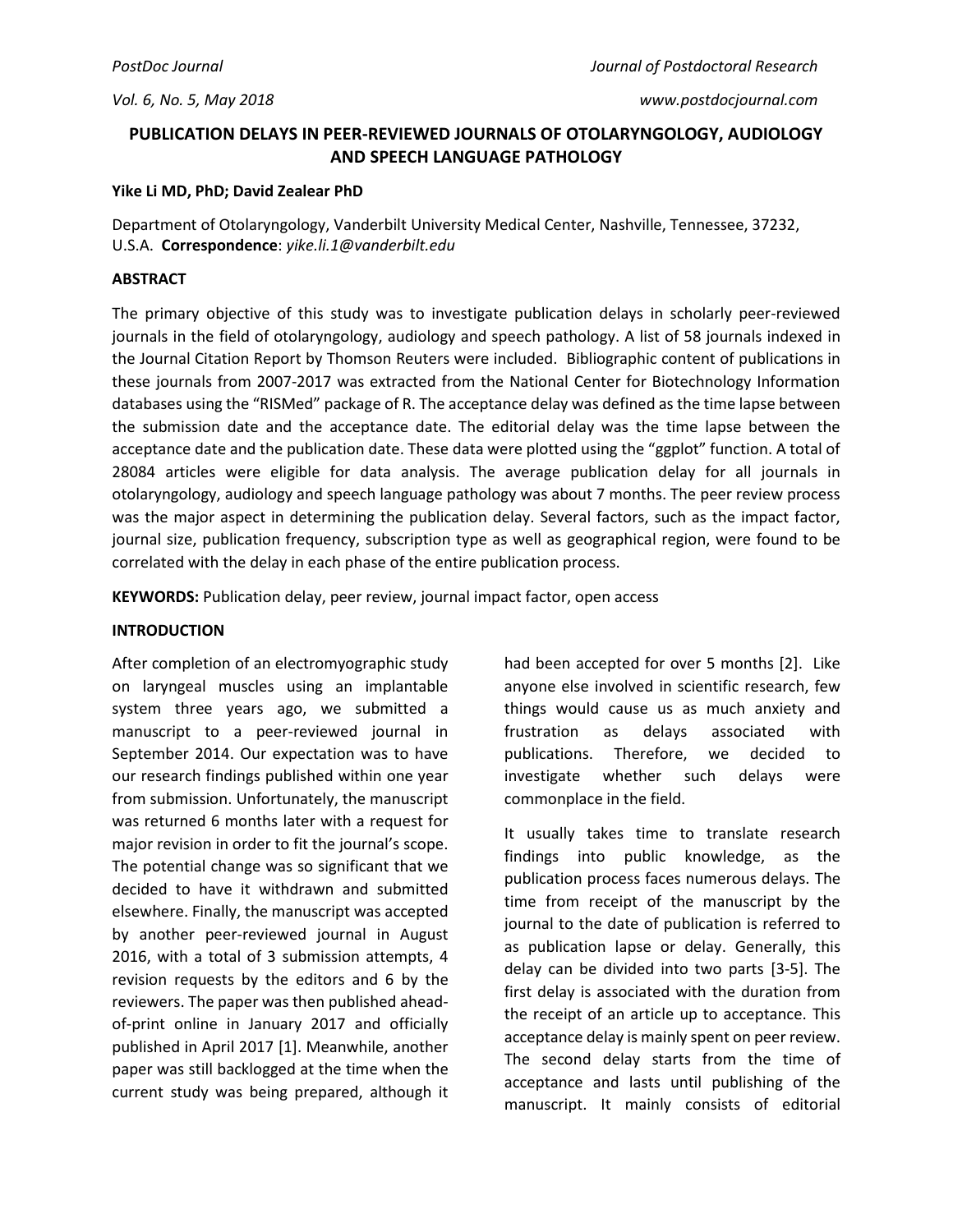procedures including typesetting, correction, printing, binding, etc., thus is often referred to as editorial delay. Rapid publication of articles may enhance the translation of the research to application, and may also promote further research in the particular discipline. On the other hand, a long publication lag may diminish a paper's visibility and thus citation rate [6]. As a result, publication speed is one of the most important factors influencing authors' choices of journals to publish their manuscripts [6]. A slow publication speed may stop authors from submitting their work to the respective journal. Researchers may also be reluctant to present or discuss their unpublished work in scientific conferences, thus slowing down the pace of scientific advancement.

Several studies from different disciplines and sub-disciplines have tried to quantify and explain factors associated with publication delay. Works have been devoted to various fields, including psychology [7], chemistry [3, 8], microbiology [9], econometrics [10], and biomedicine [6]. The average publication delay varied largely from 9 months (chemistry, engineering) to 18 months (business and economics) across disciplines [11]. The mean publication delay for biomedical journals was about 9.5 months [11] and it may even be much shorter for some famous journals [6]. Publication delay may be correlated with the number of publications and the citation rate of a journal by varying degrees in different disciplines [11]. However, despite an extensive literature search, no previous study was found to investigate the publication delays in the journals of otolaryngology. Alternatively, there should be a possible source of information about publication delays from journals' websites. However, few journals have made this data available, perhaps because publishers and editors are hesitant to disclose long delays [11].

The current study was motivated by our curiosities, and more importantly, the need for information to guide the selection of journals for submission of papers in future. The primary objective was to investigate publication delays in scholarly peer‐reviewed journals in the field of otolaryngology, head and neck surgery. Journals in the disciplines of audiology and speech language pathology were also included, as both are highly correlated to the under-researched discipline. To understand how publication delay varied in different types of journals, the relations between the delay and a few factors of the journal were also investigated. These factors included the impact factor (Clarivate Analytics, Philadelphia, PA), the number of published articles per year, publication frequency, subscription versus open access, and geographical region.

#### **METHODS**

#### Journal selection

The journals included in this study were all indexed in the Journal Citation Report (JCR) 2015 by Thomson Reuters. A total of 58 journals were listed under the categories of "OTORHINOLARYNGOLOGY" and "AUDIOLOGY AND SPEECH-LANGUAGE PATHOLOGY" (Table 1). Detailed information for all journals were further obtained from the SCImago Journal & Country Rank, National Library of Medicine (NLM) catalog, as well as the journals' websites.

#### Data collection and analysis

Data collection and analysis procedures were conducted using R [12]. All articles published in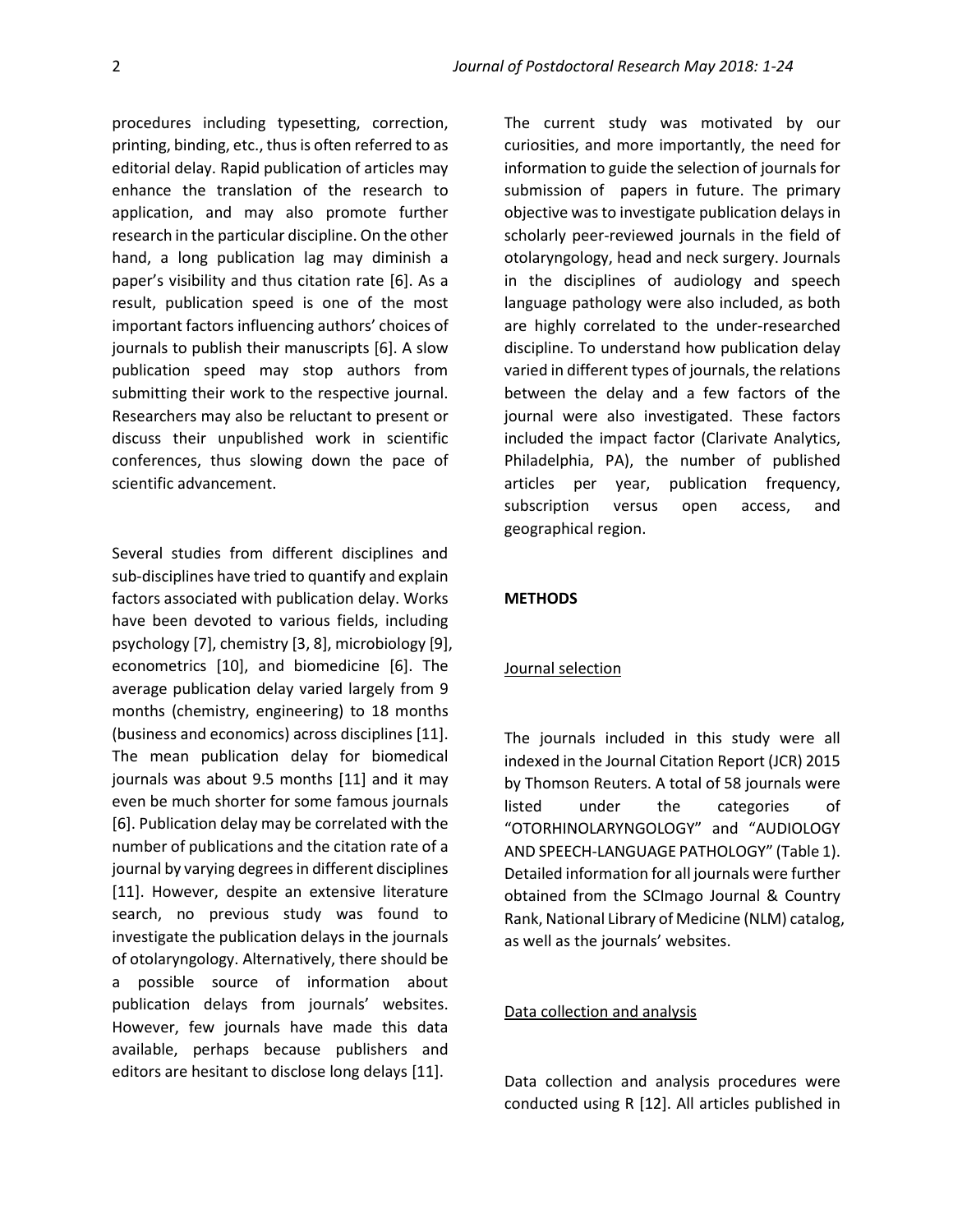each of these journals between January 2007 and March 2017 were retrieved from the PubMed database using the "RISMed" package [13]. This package allowed users to extract bibliographic content from the National Center for Biotechnology Information (NCBI) databases, including PubMed. The search query for articles published by each journal consisted of the journal's title (e.g. "Laryngoscope") followed by the field descriptor of "[journal]". For each article, three key time points were extracted: manuscript submission date, acceptance date and publication date, respectively. For journals that publish articles in more than one form (e.g., online and in print), the publication date was defined as the date when the manuscript was first published. The acceptance delay was obtained by subtraction of the submission date from the acceptance date. Similarly, the editorial delay was the time lapse between the acceptance date and the publication date. The entire publication delay for each article was the sum of its acceptance delay and its editorial delay. These data were plotted using the "ggplot" function with means and standard errors calculated automatically by the function [14]. To assess the correlation between a particular factor of a journal (i.e., the impact factor, publication frequency, etc.) and each phase of the publication delay, the intraclass correlation coefficient (ICC) was calculated using the "ICCest" function. This function returned an ICC value with its statistical significance [15].

the time of submission and/or acceptance. Therefore, publication delay could not be obtained in any of these journals. After removal of those records, a data set of 28084 articles from 30 journals contained valid date information at all three time points (i.e. publication date >= acceptance date >= submission date), and were used for further analysis. The information of these journals were summarized in table 2.

The average publication delay in all journals of otolaryngology, audiology and speech language pathology was 216 days, including an average acceptance delay of 127 days and an average editorial delay of 89 days. Figure 1 shows the average acceptance delay (grey bar) and the average total publication delay (grey plus blank bar) of all journals in each of the past ten years. The average acceptance delay varied slightly from a minimum of 113 days in 2012 to a maximum of 149 days in 2017. The total publication delay, on the other hand, demonstrated a declining trend over time. The number went from 258 days in 2007 down to 200 days in 2016, indicating an increase in average publication speed of these journals. The ratio of the acceptance delay over the total publication delay is shown in figure 2. The percentage increased from 55% in 2007 to approximately 66% in 2017. It implies that the time lapse in peer review process has become more and more important in determining the publication delay.

#### **RESULTS**

On March 14<sup>th</sup> 2017, an extensive search for articles that were published after 1/1/2007 in all of 58 journals returned a total of 78050 bibliographic records from PubMed. Further examination of these records revealed that some journals did not provide information regarding In order to visually display what types of journals are associated with greater publication delays, data were plotted by different factors. The impact factor is arguably the most important aspect for evaluation of the quality of a journal. Figure 3 presents the acceptance delays and total publication delays in journals with different ranges of impact factors. The shortest average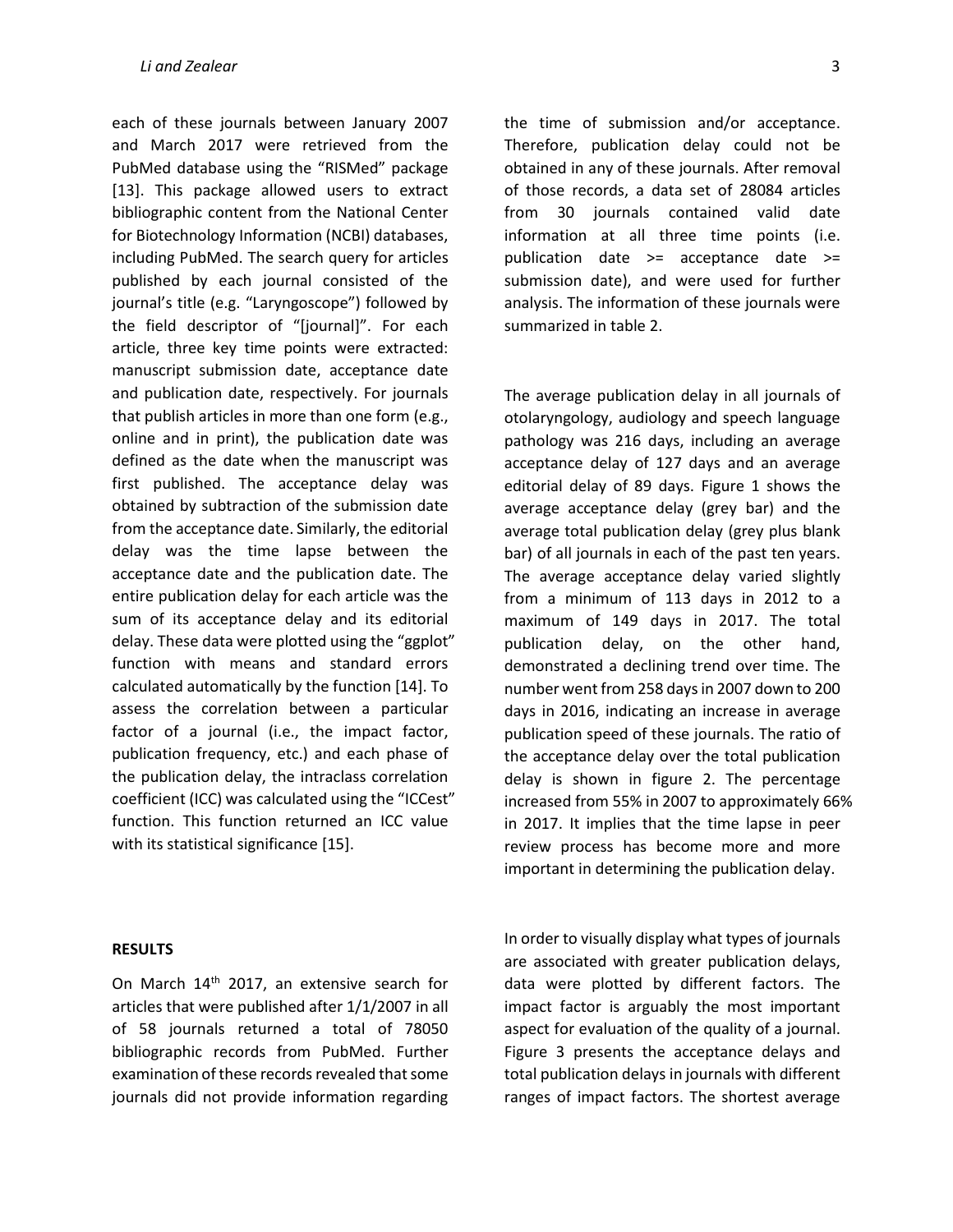delays in both acceptance and publication were seen in journals with impact factors of 1-2 (126 and 189 days, respectively). Journals with impact factors less than 1 had the lowest delay in acceptance (114 days) but the longest delay in publication (324 days), indicating a huge lag in editorial phase (210 days). This delay was over 3 fold higher than that of the journals with impact factors of 1-2. The percentage of peer-review process over the entire publication duration was 64% and 67% in journals with impact factors of >2 and 1-2, respectively. Both numbers were considerably higher than that of the journals with impact factors less than 1 (35%).

Journal size, reflected by the annual number of published articles, could be another factor that affects the publication delay. As shown in figure 4, large-size journals demonstrated considerably lower delays in both acceptance (106 days) and publication (163 days) than those of medium- (141 and 248 days, respective) and small-size (164 and 312 days, respectively) journals. Notably, the smaller the number of articles a journal annually published, the longer the delays associated with peer review as well as the entire publication it experienced. A likely explanation was that journals with higher numbers of annual publications typically have greater numbers of reviewers as well as editors. These journals may experience shorter delays in finding appropriate reviewers and editorial processing of accepted manuscripts. Therefore, journals with higher annual publications demonstrated shorter publication delays compared to those that published fewer articles.

Journal's publication frequency may also affect the publication delay, presumably in face of the time lapse for assigning papers into issues. As shown in figure 5, monthly journals had the lowest acceptance delay (116 days) as well as

total publication delay (172 days). Bimonthly journals had the longest acceptance delay (150 days). The longest publication delay was seen in both bimonthly and quarterly journals (285 and 288 days). Not surprisingly, the percentage acceptance delay was highest for monthly journals (68%) and lowest for quarterly journals (45%). Such rank order was probably due to the differences in time lapses for bundling articles into issues.

Figure 6 demonstrates the delays in open access journals and traditional subscription journals. The traditional journals had marginally shorter acceptance delay (126 days) than the open access journals (136 days). However, the open access journals had considerably greater delay in publication (400 days), which resulted from their huge editorial delay (264 days). Large difference in the percentage time for peer-review process was seen between the traditional subscription journals (64%) and the open access journals (34%).

Figure 7 shows the delays in journals from different geographical regions. Generally, European journals had shortest acceptance delay (112 days) as well as total publication delays (175 days). They also had the highest percentage of peer-review time (64%). American journals displayed slightly longer delays in acceptance (143 days) and publication (232 days), also lower percentage time for peer review phase (62%). Journals from other regions had comparable speed in peer review (142 days, 33%) but huge lag in editorial processing (286 days), resulting in a long delay in publication (427 days).

There were a total of 30 journals issued by 14 different publishers. Figure 8 shows the mean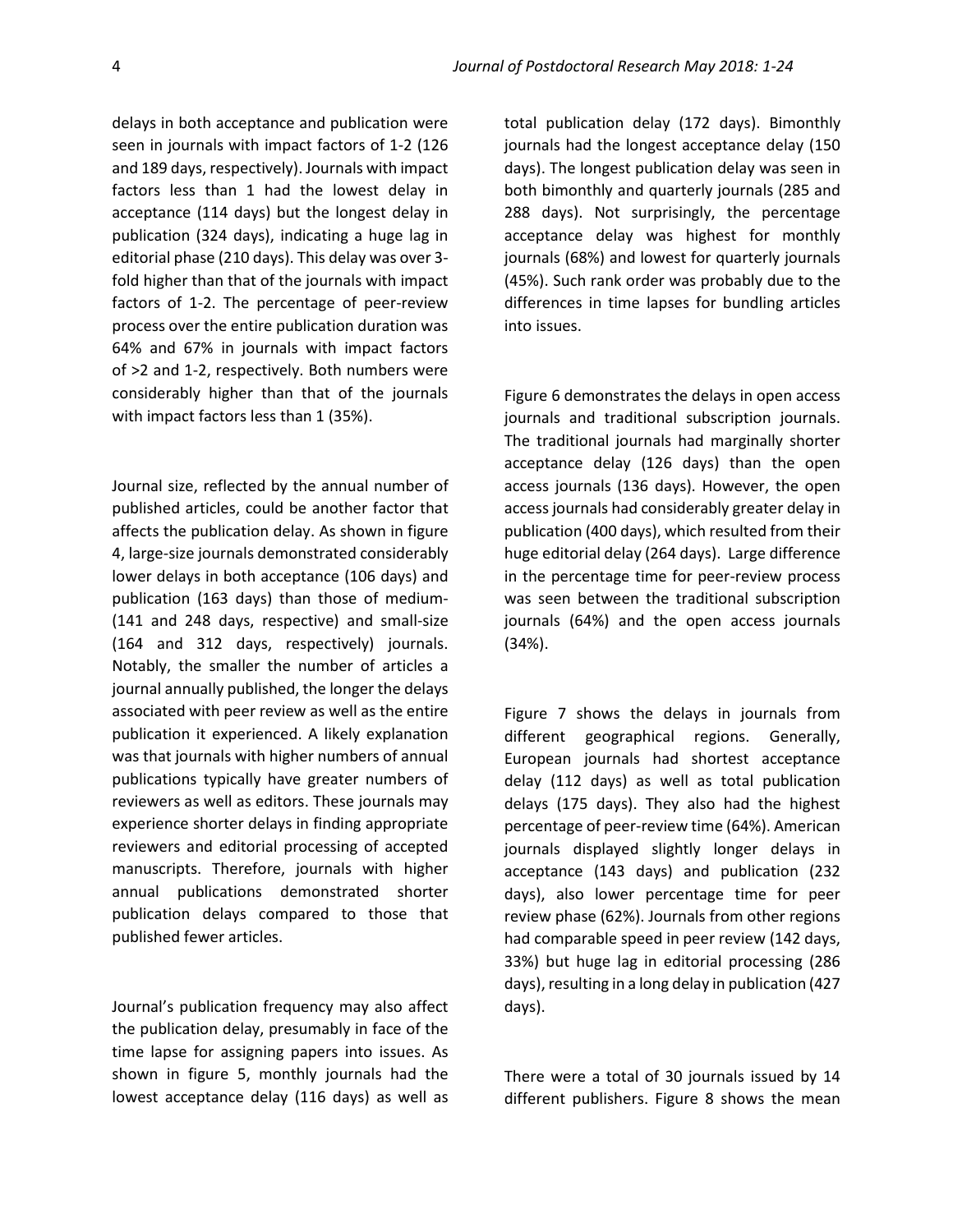acceptance and publication delays for each publisher. On average, four publishers (i.e. Blackwell, Springer, Biomed, Elsevier) published their articles at the fastest speed, within 180 days from submission. The other five (Saunders, Sage, Wiley, Mosby, Karger) typically published their articles with longer delays of 200 - 270 days. Some journals from these three publishers (KORLHNS, Pacini editore and ENT-bra) had a quick response time in peer review phase, but much longer editorial delays. The latter kept their manuscripts from being published in a timely fashion. Blackwell, Springer, Biomed had the greatest percentages (>75%) of peer review time during the whole publication process, indicating they had efficient editorial teams.

Comparisons were made among some specific journals that are popular in the fields. To minimize the selection bias, impact factor and the number of annual publications were used as the criteria. All journals with the impact factors (shown in Journal Citation Report 2015) over 1, and with an average annual publications of over 100 in the last 3 years were included. A total of 14 journals met the two criteria, their publication delays were plotted in figure 9. International Journal of Pediatric Otorhinolaryngology, European Archives of Oto-Rhino-Laryngology, and Clinical Otolaryngology were top 3 journals on the list with regards to publication speed. The mean publication delays in these three journals were all below 150 days. Language, Cognition and Neuroscience, as well as Journal of Speech, Language, and Hearing Research had the longest publication delays of over 300 days. For most of the journals, over 2/3 of the total delay was spent on the peer review process. This proportion of time was the lowest for Journal of Voice and Otolaryngology–Head and Neck Surgery (< 50%).

ICC was calculated to assess the degree of relation between the delay associated with each phase of publication and each of the abovementioned factors. Results are shown in Table 3. Acceptance delay was mildly correlated with the impact factor and the annual publications of a journal. Compared to acceptance delay, all factors had stronger correlations with the editorial delay, with ICCs varying from 0.23-0.65. On the whole, the subscription type of a journal appeared to have highest ICC for the publication delay, accounting for 50% of its variances.

#### **DISCUSSION**

For the past 10 years, it took an average of 216 days for an article to be published in peer-review journals of otolaryngology, audiology and speech language pathology. Specifically, it took 127 days (59% of the duration) for a manuscript to get reviewed, revised before being accepted by the journal. It would then have to wait for another 89 days (41% of the duration) to get published. The time lapses for all these phases appeared to range between the averages reported by two different studies on publication delay in journals of biomedical sciences (Figure 10). In this study, the duration of publication delay in the field of otolaryngology, audiology and speech language pathology depended mainly upon the peer review stage of the publication process. This finding was consistent with Dong et.al. [6], but contrary to Björk et.al. [11]. The differences in results among these studies may partially be attributed to different criteria in selection of journals. In the study of Dong et.al., all selected journals were published by either Nature Publishing Group or BioMed Central. Those journals generally had a large reservoir of reviewers as well as editors, which might have shortened delays in the two publishing phases, especially in the editorial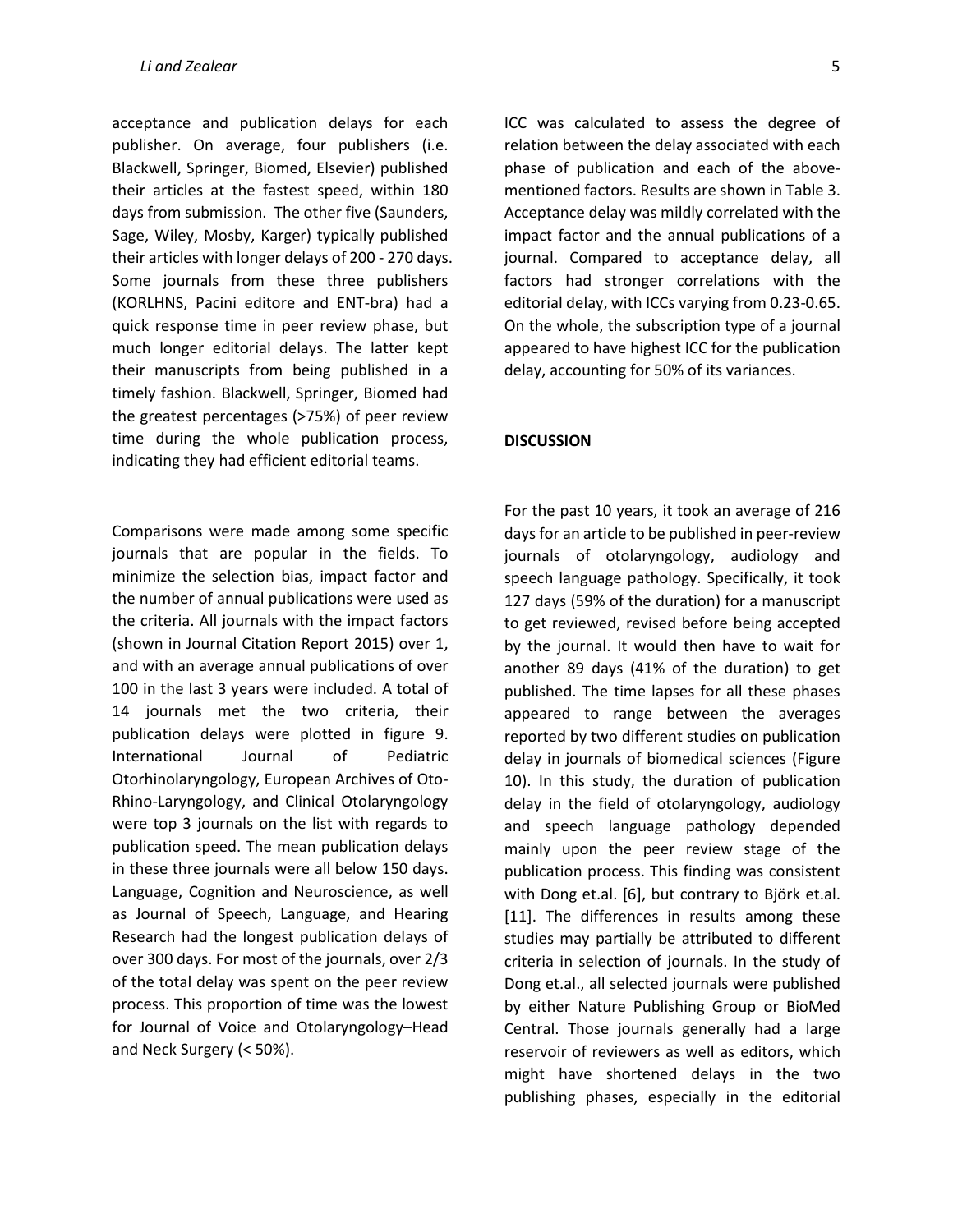phase. In contrast, Björk et.al. randomly selected 15 biomedical journals with different sizes, so that variances among the journals in their study were higher. In the current study, data were sampled from a total of 30 journals by 14 publishers. Analyses were conducted based on over 28000 articles published in the past ten years. All these numbers were considerably higher than any of the previous studies. Therefore, results from the current study could better reflect the overall publication delay in the fields being studied.

The average publication delay has declined by about 60 days in the past 10 years. Meanwhile, only minimal variations occurred to the average acceptance delay in these journals. The editorial delay has been shortened significantly, from 130 days 10 years ago to 70 days in 2017. The decrease in editorial delay could have benefited from advancement of technology in document processing. In addition, more and more journals started to pre-publish their accepted articles online, thus shortening the editorial delay as well as the total publication delay. Therefore, the decrease in editorial delay was the main cause for increased publication speed as well as greater percentage of time lapse in peer review process. Taken together, it could have reflected that the scientific rigor has been preserved in these peer-reviewed journals along with a slight increase in their publishing speeds.

Several factors were found to affect the time lapse in each of the publishing phases. First of all, the effect of the impact factor on publication delay seemed to be a double-edged sword. On one hand, lower impact factor was associated with lower acceptance delay, presumably because of their less strict scientific requirements on the manuscripts. On the other

hand, a journal with lower impact factor appeared to have longer editorial delay, the reason of which is not yet understood. As a result, the lowest average delay in publication was found in journals with medium impact factors. Secondly, both the annual number of published articles and the publication frequency of a journal were inversely correlated to its publication delay, mainly by affecting the time lapse in the editorial phase. Thirdly, subscription type of a journal also had a strong effect on its publication delay. Although open access journals had acceptance delays comparable to those of the traditional journals, the former had considerably longer editorial delays. This finding was supported by a previous study [6]. It was a bit contradictory to our understandings, that open access journals are usually electronic only and tend to publish articles quickly without having to bundle them into issues. A possible explanation is that the open access journals spent more time in editing manuscripts than the traditional subscription journals did. As mentioned above, more and more traditional journals have started to pre-publish their accepted manuscripts online, which has significantly shortened the publication delays. Finally, an interesting difference in publication delay was found between journals from different geographical regions, but its implication is not yet understood.

Besides above mentioned, publication delays can result from additional factors. For example, authors usually submit their manuscripts first to the most prestigious journals in the field (e.g., those with the highest impact factors) and then work their way down the hierarchy. This phenomenon, referred to as journal shopping, can cause a delay from a few days to more than eight months [16]. The increasing trend of journals and reviewers requiring greater amount of data for publication may also lead to multiple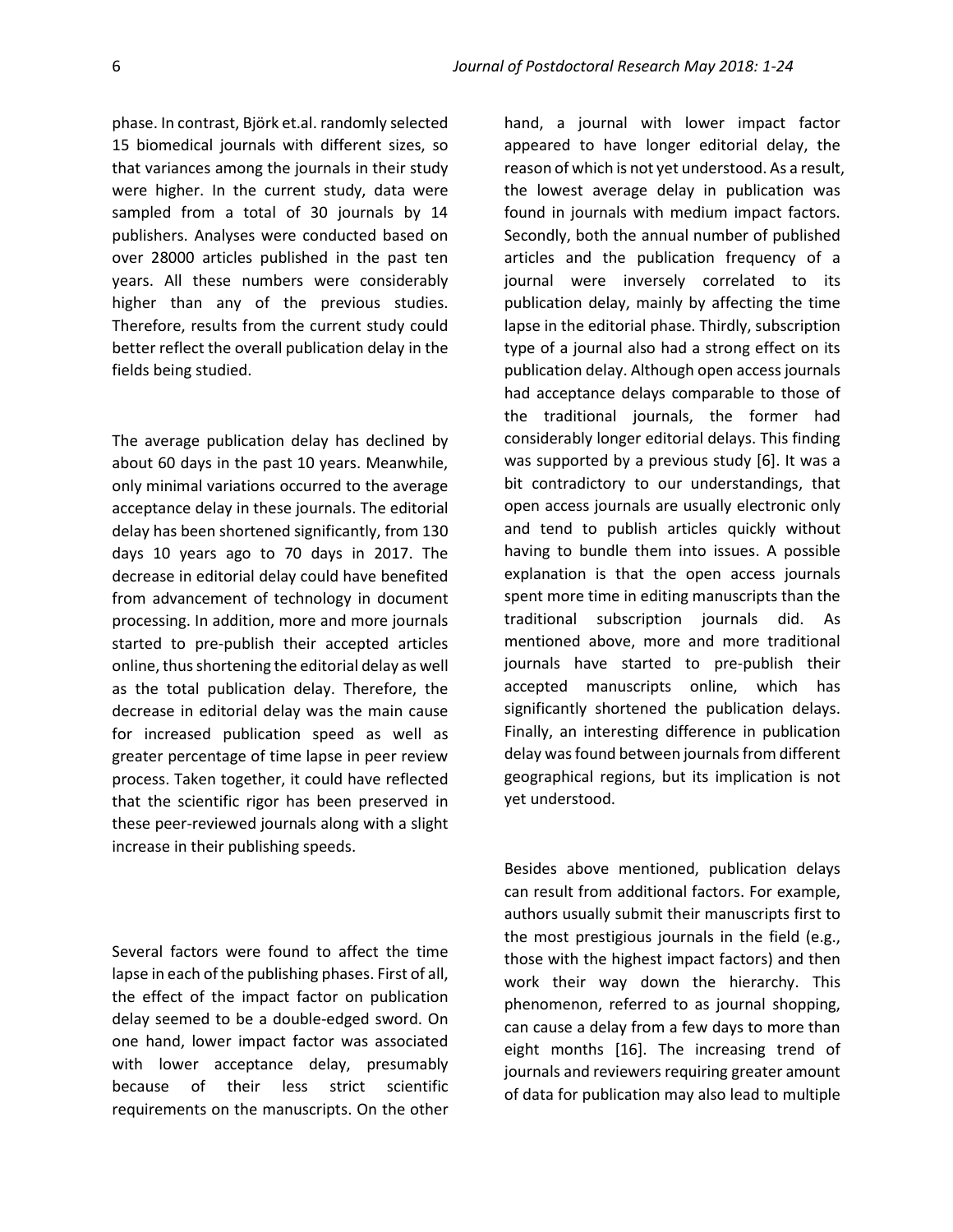revisions and subsequently, longer publication delays. Last but not the least, some journals deliberately extend their publication delays to boost the impact factors by accumulating more citations before official publication. This is because the calculation of a journal's impact factor is mainly based on the date of publication of its articles in print form [17]. These factors, although not specifically investigated in this study, should also be aware by each researcher.

Admittedly, the results of the current study should be interpreted with some caution. The major caveat was the selection bias of journals, although much effort has been taken to prevent such bias. First, only journals indexed by JCR under the categories of "OTORHINOLARYNGOLOGY" and "AUDIOLOGY AND SPEECH-LANGUAGE PATHOLOGY" were selected in the current study. Such list, albeit consisting of the vast majority of popular journals in the fields, might still have missed some journals that are newly launched or across fields (e.g. maxillofacial surgery, head and neck oncology). In this regard, the SJR generally provides a broader range of journals under the same category compared to the JCR. Thus, the SJR may be used as an alternative source for journal selection. Second, data were extracted only from those journals that reported the dates of submission and acceptance. It was possible that those journals did not report this information because they had longer publication delays. As a result of both limitations, the final data analysis was conducted in only 30 journals, while the total number of journals in the studied fields exceeds 100 according to the SJR.

Another minor concern was present in the search strategy using the R package "RISmed". In this package, there are series of commands that allow users to extract different time information

regarding the publication history from each Medline record. The information includes dates of online publishing, print publishing, or record entry to PubMed database, etc. Oddly, most Medline records did not contain the history of first-time publication. For journals that published papers both online and in print, the publication date of a paper would be updated by replacing the previous time information with a more recent one (usually the time when it got published in print). If such information was used, it would bring in a huge systematic bias in calculating the publication delay in our study, as the publication time was defined as the date of first-time publishing of a paper in any form. Fortunately, the bibliographic record of a paper was typically entered into the PubMed database a few days after its first-time publication, and this time information would stay unchanged afterwards, even if the paper was published in another form at a later time. Therefore, the entry time into PubMed database, although a few days apart, still provided the best estimate of the earliest publication time of a paper. In this regard, all the delays in the editorial phase and the entire publication in this study may minimally overestimate the actual time lapses by a few days. Alternatively, in this study, the publication time of a paper could be interpreted as the time when its record became available in PubMed.

Some improvements in practice may be inferred from the current study to minimize the publication delays in peer-review journals. First of all, traditional journals are encouraged to publish their accepted manuscripts online, as pre-prints help to promote papers' visibility thus reducing the publication delay. In fact, growing numbers of traditional publishers have started to post pre-prints on their websites. The sooner a research gets into the public domain, the more it benefits from the collective power of different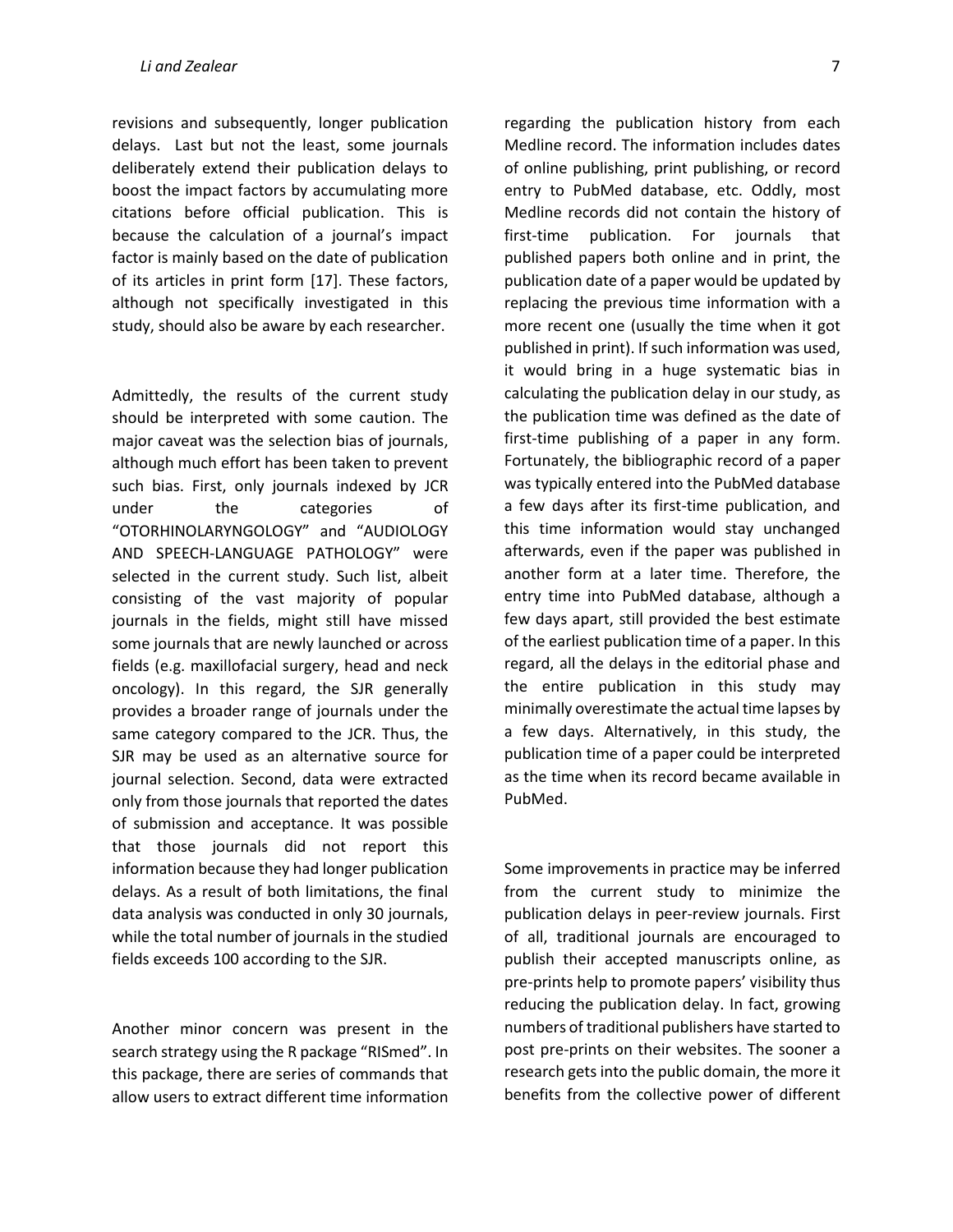brains. Second, open access journals should increase their efficiency in editorial processing of the accepted manuscript in order to improve the publication speed. Last but not the least, all journals of otolaryngology, audiology and speech language pathology are encouraged to provide information regarding the publication history of their papers. This information would help authors to understand the publication delay of a specific journal or discipline. In this way, the authors would be able to select the most appropriate journal for submission of their manuscripts.

#### **CONCLUSION**

#### **REFERENCES**

1. Li, Y.K., S. Huang, and D. Zealear, An Implantable System for in Vivo Chronic Electromyographic Study in the Larynx. Muscle & Nerve, 2017. 55(5): p. 706-714. <https://doi.org/10.1002/mus.25384> PMid:27543847

2. Li, Y., Interventions in the management of blood viscosity for idiopathic sudden sensorineural hearing loss: A meta-analysis. Journal of Health Research and Reviews, 2017. 4(2): p. 50-61. [https://doi.org/10.4103/jhrr.jhrr\\_125\\_16](https://doi.org/10.4103/jhrr.jhrr_125_16)

3. Diospatonyi, I., G. Horvai, and T. Braun, Publication speed in analytical chemistry journals. J Chem Inf Comput Sci, 2001. 41(6): p. 1452-6. <https://doi.org/10.1021/ci010033d> PMid:11749568

4. Amat, C.B., Editorial and publication delay of papers submitted to 14 selected Food Research journals. Influence of online posting. Scientometrics, 2008. 74(3): p. 379-389. <https://doi.org/10.1007/s11192-007-1823-8>

The average publication delay for all journals of otolaryngology, audiology and speech language pathology was about 7 months. The peer review process was the major aspect in determining the publication delay. Several factors, such as the impact factor, journal size, publication frequency, subscription type as well as geographical region, were found to affect the delay in each phase of the entire publication process.

#### **CONFLICTS OF INTEREST**

The authors declare that there is no conflict of interest regarding the publication of this paper.

5. Khosrowjerdi, M., N. Zeraatkar, and N. Vara, Publication Delay in Iranian Scholarly Journals. Serials Review, 2011. 37(4): p. 262-266. [https://doi.org/10.1080/00987913.2011.1076](https://doi.org/10.1080/00987913.2011.10765400) [5400](https://doi.org/10.1080/00987913.2011.10765400)

6. Dong, P., M. Loh, and A. Mondry, Publication lag in biomedical journals varies due to the periodical's publishing model. Scientometrics, 2006. 69(2): p. 271-286. <https://doi.org/10.1007/s11192-006-0148-3>

7. Garvey, W.D. and B.C. Griffith, Scientific Information Exchange in Psychology. Science, 1964. 146(3652): p. 1655. [https://doi.org/10.1126/science.146.3652.165](https://doi.org/10.1126/science.146.3652.1655) [5](https://doi.org/10.1126/science.146.3652.1655) PMid:14224512

8. Dióspatonyi, I., G. Horvai, and T. Braun, The Publication Speed of Information in Bibliographic Chemical Databases. Journal of Chemical Information and Computer Sciences, 2001. 41(6): p. 1446-1451. <https://doi.org/10.1021/ci010032l> PMid:11749567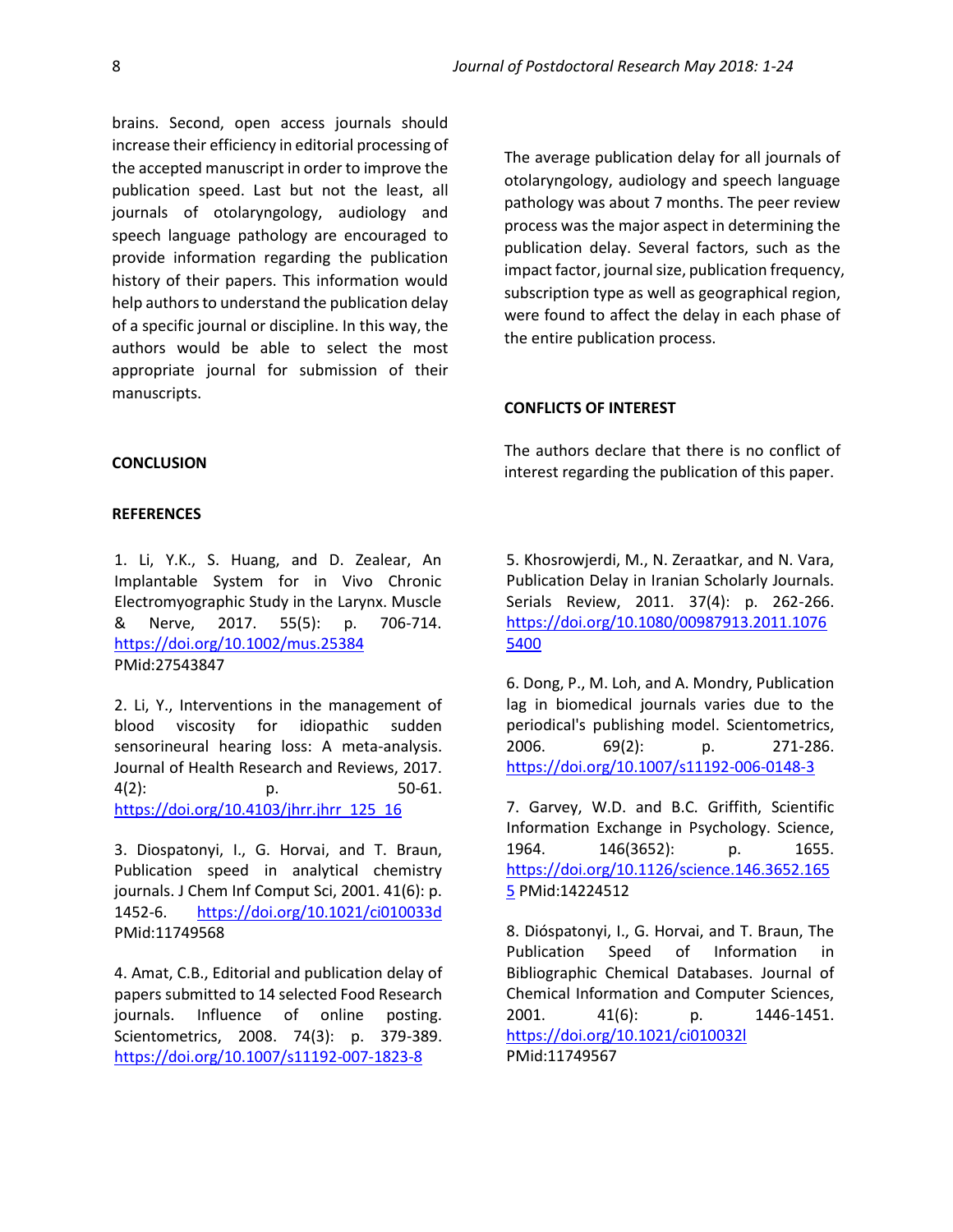9. Carson, J. and H.V. Wyatt, DELAYS IN THE LITERATURE OF MEDICAL MICROBIOLOGY: BEFORE AND AFTER PUBLICATION. Journal of Documentation, 1983. 39(3): p. 155-165. <https://doi.org/10.1108/eb026745>

10. Trivedi, P.K., An analysis of publication lags in econometrics. Journal of Applied Econometrics, 1993. 8(1): p. 93-100. <https://doi.org/10.1002/jae.3950080108>

11. Björk, B.-C. and D. Solomon, The publishing delay in scholarly peer-reviewed journals. Journal of Informetrics, 2013. 7(4): p. 914-923. <https://doi.org/10.1016/j.joi.2013.09.001>

12. R Core Team, R: A language and environment for statistical computing. 2016, R Foundation for Statistical Computing: Vienna, Austria.

13. Kovalchik, S., Download Content from NCBI Databases. 2016, R Foundation for Statistical Computing.

14. Hadley Wickham, W.C., RStudio Create Elegant Data Visualisations Using the Grammar of Graphics. 2016, R Foundation for Statistical Computing.

15. Wolak, M., Facilitating Estimation of the Intraclass Correlation Coefficient. 2016, R Foundation for Statistical Computing.

16. Powell K. Does it take too long to publish research? Nature. 2016 Feb 11;530(7589):148- 51. doi: 10.1038/530148a. PubMed PMID: 26863966.

17. Tort AB, Targino ZH, Amaral OB. Rising publication delays inflate journal impact factors. PLoS One. 2012;7(12):e53374. doi: 10.1371/journal.pone.0053374. Epub 2012 Dec 31. PubMed PMID: 23300920; PubMed Central PMCID: PMC3534064.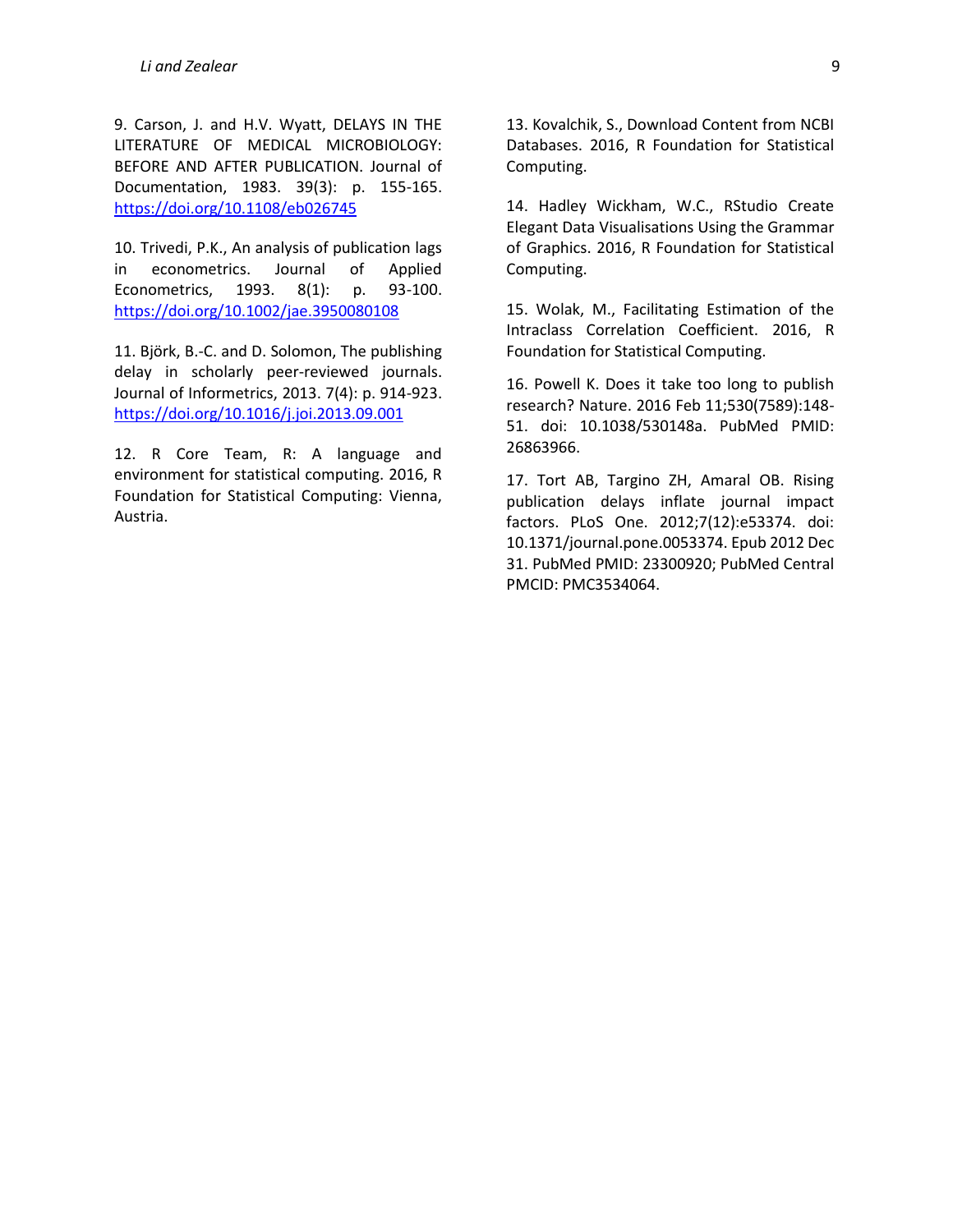**Table 1. Journals indexed in the JCR under the categories of otolaryngology, audiology and speech language pathology**

| <b>HEARING RESEARCH</b>                                                               | <b>AMERICAN JOURNAL OF SPEECH-LANGUAGE</b><br><b>PATHOLOGY</b>                    |  |  |  |
|---------------------------------------------------------------------------------------|-----------------------------------------------------------------------------------|--|--|--|
| <b>BRAIN AND LANGUAGE</b>                                                             | JOURNAL OF THE AMERICAN ACADEMY OF<br><b>AUDIOLOGY</b>                            |  |  |  |
| <b>JARO-JOURNAL OF THE ASSOCIATION FOR</b><br><b>RESEARCH IN OTOLARYNGOLOGY</b>       | JOURNAL OF COMMUNICATION DISORDERS                                                |  |  |  |
| AUGMENTATIVE AND ALTERNATIVE<br><b>COMMUNICATION</b>                                  | OTOLARYNGOLOGIC CLINICS OF NORTH<br>AMERICA                                       |  |  |  |
| <b>HEAD AND NECK-JOURNAL FOR THE SCIENCES</b><br>AND SPECIALTIES OF THE HEAD AND NECK | ANNALS OF OTOLOGY RHINOLOGY AND<br>LARYNGOLOGY                                    |  |  |  |
| JAMA OTOLARYNGOLOGY-HEAD & NECK SURGERY                                               | ACTA OTO-LARYNGOLOGICA                                                            |  |  |  |
| <b>CLINICAL OTOLARYNGOLOGY</b>                                                        | <b>AMERICAN JOURNAL OF AUDIOLOGY</b>                                              |  |  |  |
| <b>FAR AND HEARING</b>                                                                | <b>INTERNATIONAL JOURNAL OF PEDIATRIC</b><br><b>OTORHINOLARYNGOLOGY</b>           |  |  |  |
| <b>TRENDS IN AMPLIFICATION</b>                                                        | <b>JOURNAL OF VOICE</b>                                                           |  |  |  |
| <b>INTERNATIONAL FORUM OF ALLERGY &amp;</b><br><b>RHINOLOGY</b>                       | JOURNAL OF VESTIBULAR RESEARCH-<br><b>EQUILIBRIUM &amp; ORIENTATION</b>           |  |  |  |
| <b>LARYNGOSCOPE</b>                                                                   | <b>LANGUAGE AND SPEECH</b>                                                        |  |  |  |
| TRENDS IN HEARING                                                                     | <b>AURIS NASUS LARYNX</b>                                                         |  |  |  |
| <b>JOURNAL OF FLUENCY DISORDERS</b>                                                   | <b>ORL-JOURNAL FOR OTO-RHINO-LARYNGOLOGY</b><br><b>HEAD AND NECK SURGERY</b>      |  |  |  |
| OTOLARYNGOLOGY-HEAD AND NECK SURGERY                                                  | INTERNATIONAL JOURNAL OF SPEECH-<br>LANGUAGE PATHOLOGY                            |  |  |  |
| AMERICAN JOURNAL OF RHINOLOGY & ALLERGY                                               | <b>EUROPEAN ANNALS OF</b><br>OTORHINOLARYNGOLOGY-HEAD AND NECK<br><b>DISEASES</b> |  |  |  |
| OTOLOGY & NEUROTOLOGY                                                                 | AMERICAN JOURNAL OF OTOLARYNGOLOGY                                                |  |  |  |
| <b>NOISE &amp; HEALTH</b>                                                             | <b>ENT-EAR NOSE &amp; THROAT JOURNAL</b>                                          |  |  |  |
| <b>INTERNATIONAL JOURNAL OF LANGUAGE &amp;</b><br><b>COMMUNICATION DISORDERS</b>      | SEMINARS IN SPEECH AND LANGUAGE                                                   |  |  |  |
| <b>AUDIOLOGY AND NEURO-OTOLOGY</b>                                                    | <b>CLINICAL AND EXPERIMENTAL</b><br><b>OTORHINOLARYNGOLOGY</b>                    |  |  |  |
| <b>DYSPHAGIA</b>                                                                      | <b>HNO</b>                                                                        |  |  |  |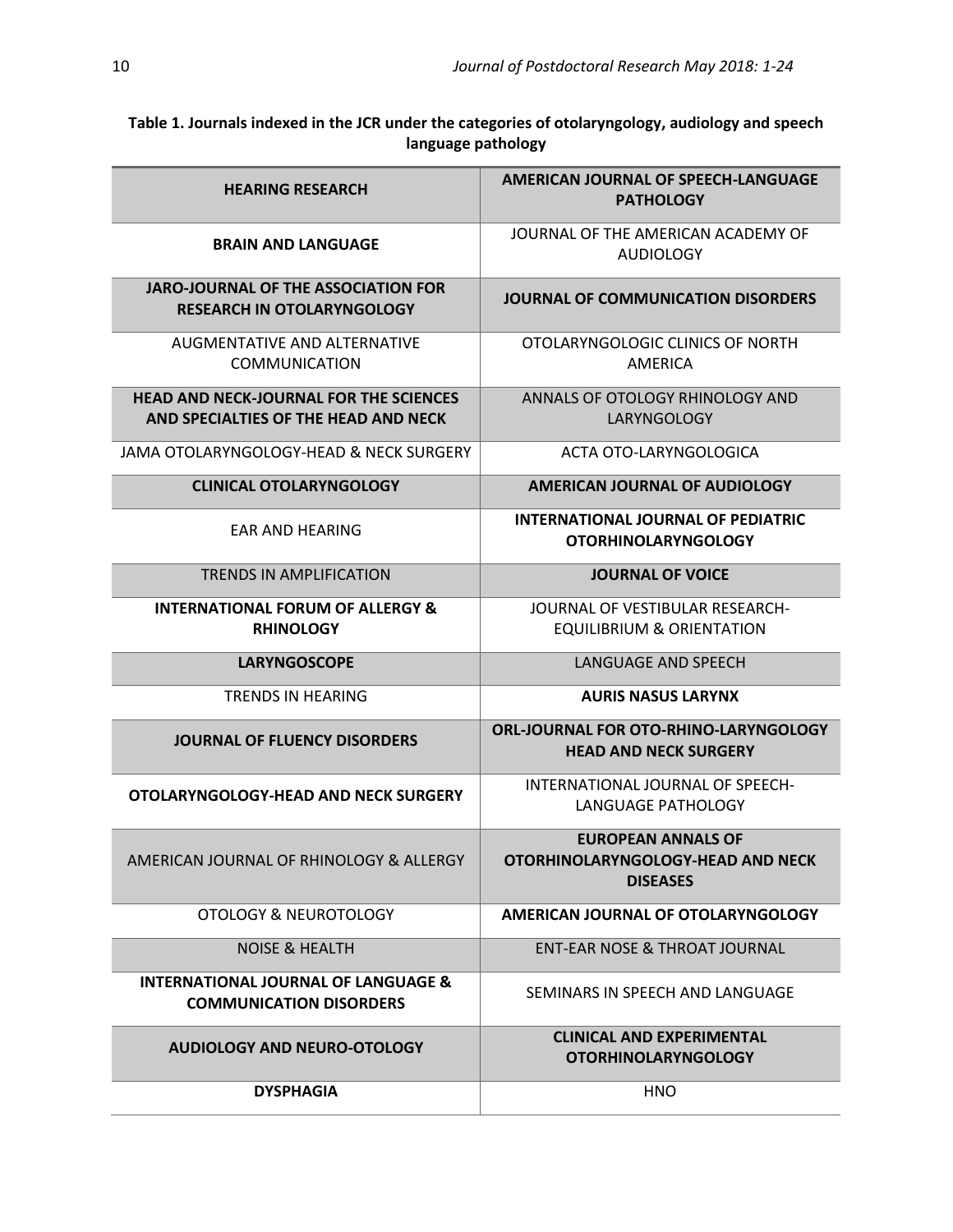| <b>RHINOLOGY</b>                                             | LOGOPEDICS PHONIATRICS VOCOLOGY                           |
|--------------------------------------------------------------|-----------------------------------------------------------|
| INTERNATIONAL IOURNAL OF AUDIOLOGY                           | JOURNAL OF LARYNGOLOGY AND OTOLOGY                        |
| EUROPEAN ARCHIVES OF OTO-RHINO-<br>LARYNGOLOGY               | <b>BRAZILIAN JOURNAL OF</b><br><b>OTORHINOLARYNGOLOGY</b> |
| CURRENT OPINION IN OTOLARYNGOLOGY &<br>HEAD AND NECK SURGERY | CLINICAL LINGUISTICS & PHONETICS                          |
| JOURNAL OF OTOLARYNGOLOGY-HEAD & NECK<br><b>SURGERY</b>      | LARYNGO-RHINO-OTOLOGIE                                    |
| JOURNAL OF THE ACOUSTICAL SOCIETY OF<br>AMFRICA              | <b>B-ENT</b>                                              |
| ACTA OTORHINOLARYNGOLOGICA ITALICA                           | <b>PHONETICA</b>                                          |
| JOURNAL OF SPEECH LANGUAGE AND HEARING<br><b>RESEARCH</b>    | <b>FOLIA PHONIATRICA ET LOGOPAEDICA</b>                   |
| <b>LANGUAGE COGNITION AND NEUROSCIENCE</b>                   | JOURNAL OF INTERNATIONAL ADVANCED<br><b>OTOLOGY</b>       |

Journals in bold letter reported information regarding the full publication history of their papers. These papers were further analyzed to access the publication delays.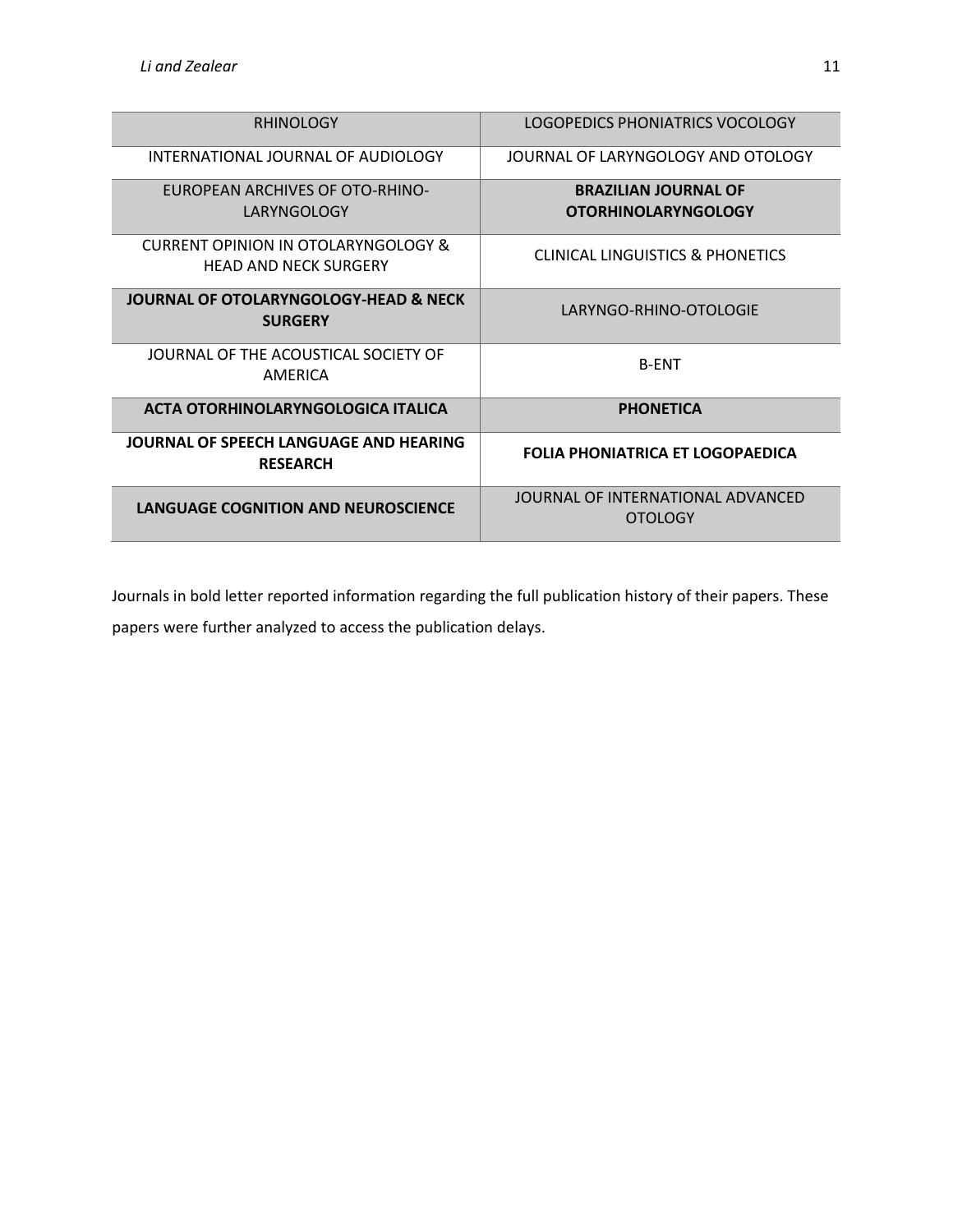| Journal Title Abbreviation                       | Impact<br>factor<br>(2015) | # publications<br>2013-2015 | Journal<br>type | Geogra<br>phical<br>region | Issues<br>/Year | Publisher                   | # articles for<br>data analysis |
|--------------------------------------------------|----------------------------|-----------------------------|-----------------|----------------------------|-----------------|-----------------------------|---------------------------------|
| Acta Otorhinolaryngol Ital                       | 1.531                      | 198                         | OA              | Europe                     | 6               | Pacini<br>editore           | 463                             |
| Am J Audiol                                      | 1.125                      | 129                         | Sub             | <b>USA</b>                 | $\overline{4}$  | <b>ASHA</b>                 | 140                             |
| Am J Otolaryngol                                 | 0.933                      | 511                         | Sub             | Europe                     | 6               | Saunders                    | 1361                            |
| Am J Speech Lang Pathol                          | 1.413                      | 162                         | Sub             | <b>USA</b>                 | 4               | <b>ASHA</b>                 | 168                             |
| <b>Audiol Neurootol</b>                          | 1.776                      | 133                         | Sub             | Europe                     | 6               | Karger                      | 446                             |
| <b>Auris Nasus Larynx</b>                        | 1.038                      | 396                         | Sub             | Europe                     | 6               | Elsevier                    | 1302                            |
| Brain and Language                               | 3.038                      | 383                         | Sub             | <b>USA</b>                 | 12              | Elsevier                    | 897                             |
| Braz J Otorhinolaryngol                          | 0.730                      | 423                         | <b>OA</b>       | Other                      | 6               | <b>ENT</b><br><b>Brazil</b> | 1367                            |
| Clin Exp Otorhinolaryngol                        | 0.855                      | 185                         | OA              | Other                      | 4               | <b>KORLHNS</b>              | 519                             |
| Clin Otolaryngol                                 | 2.627                      | 371                         | Sub             | Europe                     | 6               | Blackwell                   | 52                              |
| Dysphagia                                        | 1.754                      | 363                         | Sub             | <b>USA</b>                 | 6               | Springer                    | 622                             |
| Eur Ann Otorhinolaryngol<br><b>Head Neck Dis</b> | 0.942                      | 279                         | Sub             | Europe                     | 6               | Elsevier                    | 389                             |
| Eur Arch Otorhinolaryngol                        | 1.627                      | 1727                        | Sub             | Europe                     | 12              | Springer                    | 4072                            |
| Folia Phoniatr Logop                             | 0.391                      | 130                         | Sub             | Europe                     | 6               | Karger                      | 8                               |
| <b>Head Neck</b>                                 | 2.760                      | 948                         | Sub             | <b>USA</b>                 | 12              | Wiley                       | 1019                            |
| <b>Hearing Research</b>                          | 3.565                      | 459                         | Sub             | Europe                     | 12              | Elsevier                    | 1671                            |
| Int Forum Allergy Rhinol                         | 2.350                      | 464                         | Sub             | <b>USA</b>                 | 12              | Wiley                       | 900                             |
| Int J Lang Commun Disord                         | 1.798                      | 196                         | Sub             | Europe                     | 6               | Wiley                       | 186                             |
| Int J Pediatr<br>Otorhinolaryngol                | 1.125                      | 1334                        | Sub             | Europe                     | 12              | Elsevier                    | 3667                            |
| J Assoc Res Otolaryngol                          | 3.030                      | 200                         | Sub             | <b>USA</b>                 | 6               | Springer                    | 542                             |
| J Commun Disord                                  | 1.278                      | 124                         | Sub             | <b>USA</b>                 | 6               | Elsevier                    | 377                             |
| J Fluency Disord                                 | 2.022                      | 85                          | Sub             | <b>USA</b>                 | $\sqrt{4}$      | Elsevier                    | 234                             |

**Table 2. Summary of journals included in data analysis**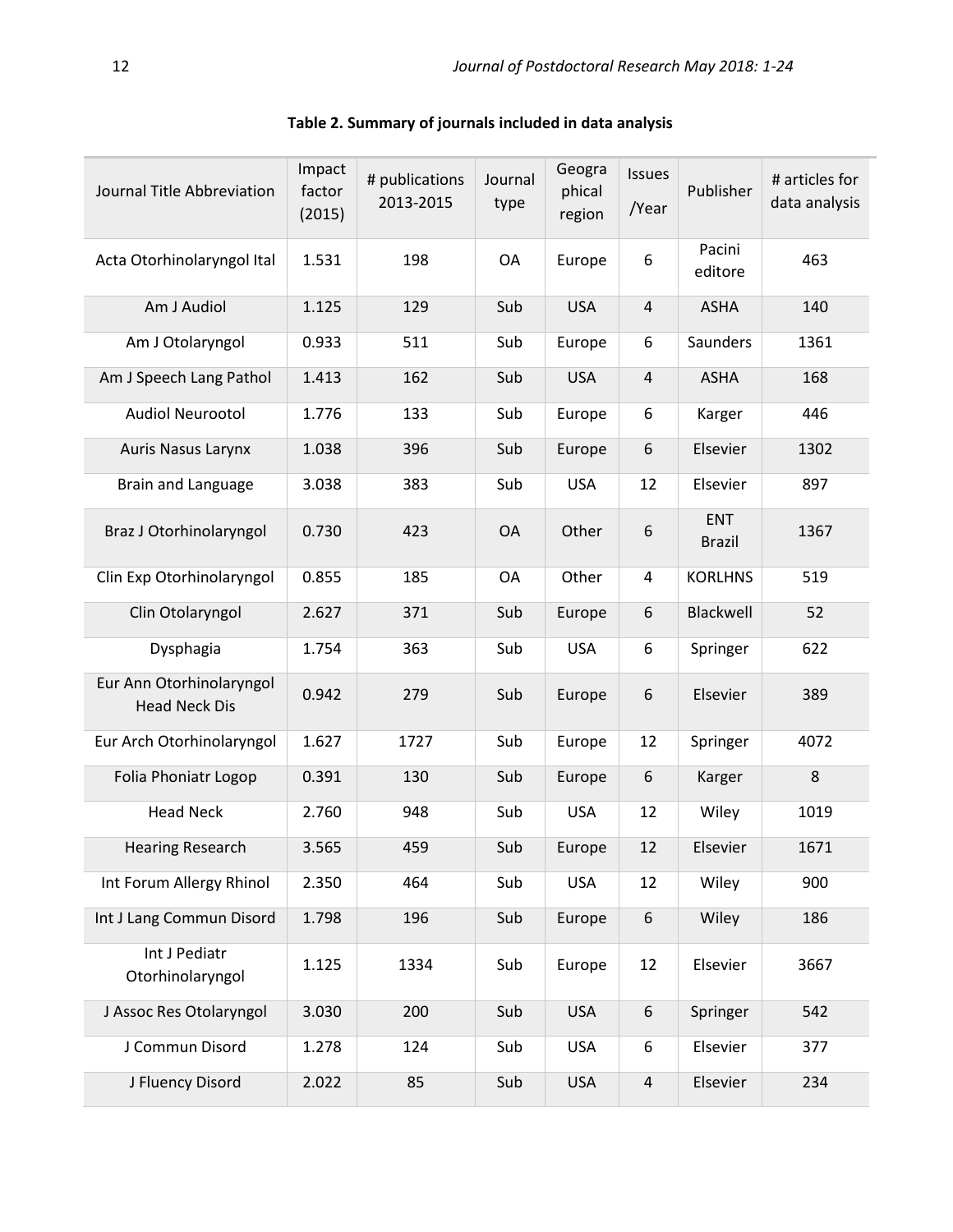| J Otolaryngol Head Neck<br>Surg             | 1.585 | 224  | 0A  | Europe     | 6              | <b>BioMed</b><br>Central | 236  |
|---------------------------------------------|-------|------|-----|------------|----------------|--------------------------|------|
| J Speech Lang Hear Res                      | 1.526 | 486  | Sub | <b>USA</b> | 6              | <b>ASHA</b>              | 397  |
| J Voice                                     | 1.113 | 540  | Sub | <b>USA</b> | $\overline{4}$ | Mosby                    | 1558 |
| Lang Cogn Neurosci<br>(Process)             | 1.470 | 294  | Sub | <b>USA</b> | 10             | Taylor &<br>Francis      | 11   |
| Laryngoscope                                | 2.272 | 1870 | Sub | <b>USA</b> | 12             | Wiley                    | 2659 |
| ORL J Otorhinolaryngol<br><b>Relat Spec</b> | 1.000 | 168  | Sub | Europe     | 6              | Karger                   | 425  |
| <b>Otolaryngol Head Neck</b><br>Surg        | 2.021 | 1222 | Sub | <b>USA</b> | 12             | Sage                     | 2286 |
| Phonetica                                   | 0.458 | 48   | Sub | Europe     | $\overline{4}$ | Karger                   | 110  |

Journal type: Sub-Subscription; OA-Open Access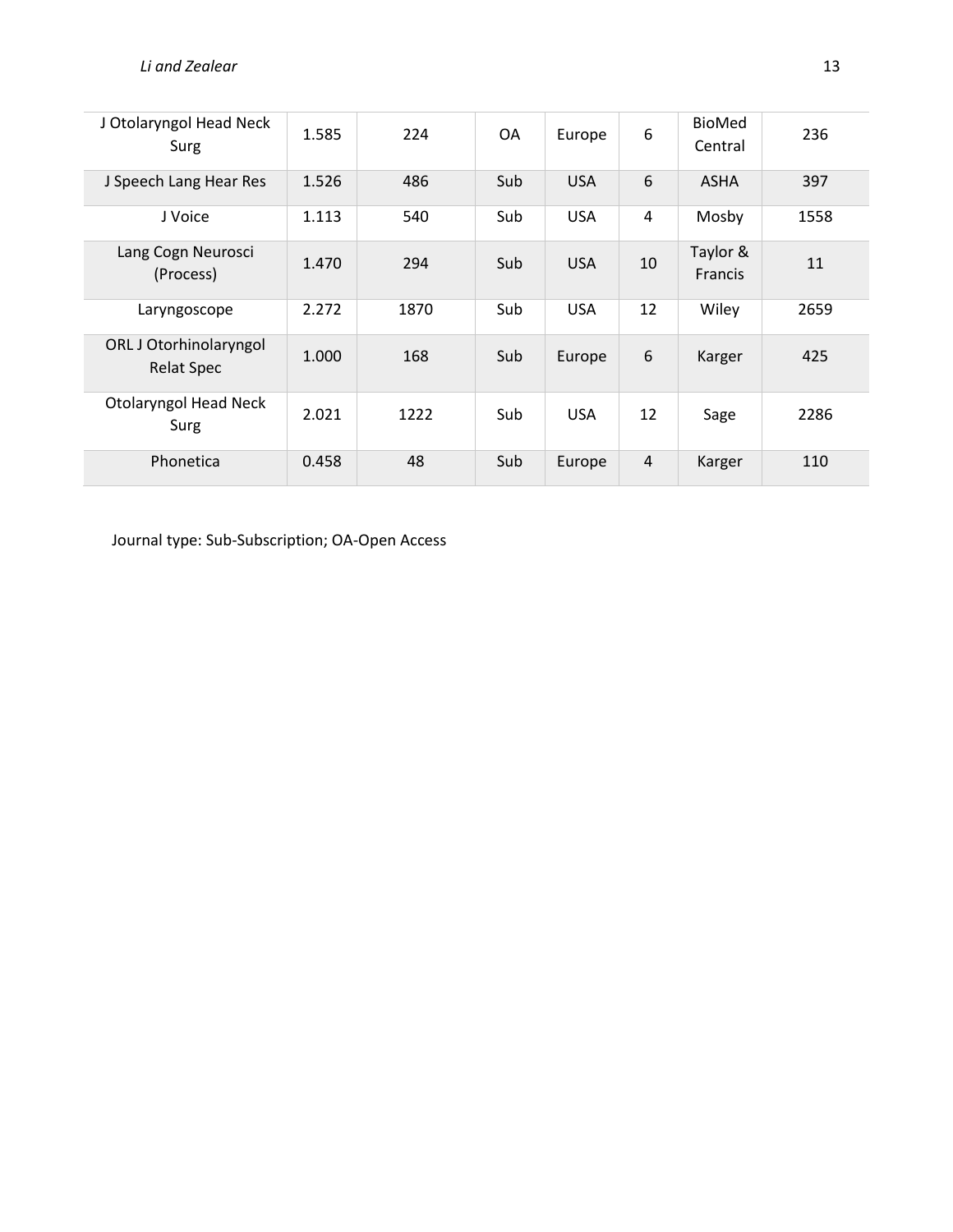|                        |                 |                 | Journal factors |                   |                 |
|------------------------|-----------------|-----------------|-----------------|-------------------|-----------------|
|                        | Impact          | Annual          | Publication     | Subscription      | Geographical    |
|                        | factor          | publications    | frequency       | type              | region          |
| Acceptance             | 0.23            | 0.23            | 0.04            | 0.004             | 0.04            |
| delay                  | $(0.16 - 0.36)$ | $(0.16 - 0.35)$ | $(0.01 - 0.36)$ | $(0.0006 - 0.81)$ | $(0.01 - 0.61)$ |
| <b>Editorial delay</b> | 0.42            | 0.42            | 0.23            | 0.65              | 0.35            |
|                        | $(0.31 - 0.57)$ | $(0.32 - 0.57)$ | $(0.09 - 0.81)$ | $(0.27-1)$        | $(0.12 - 0.95)$ |
| <b>Publication</b>     | 0.33            | 0.33            | 0.22            | 0.5               | 0.26            |
| delay                  | $(0.24 - 0.48)$ | $(0.24 - 0.48)$ | $(0.08 - 0.80)$ | $(0.17-1)$        | $(0.09 - 0.93)$ |

# **Table 3 Intraclass correlation coefficients between publication delays and journal factors**

All data were expressed by mean (95% confidence interval).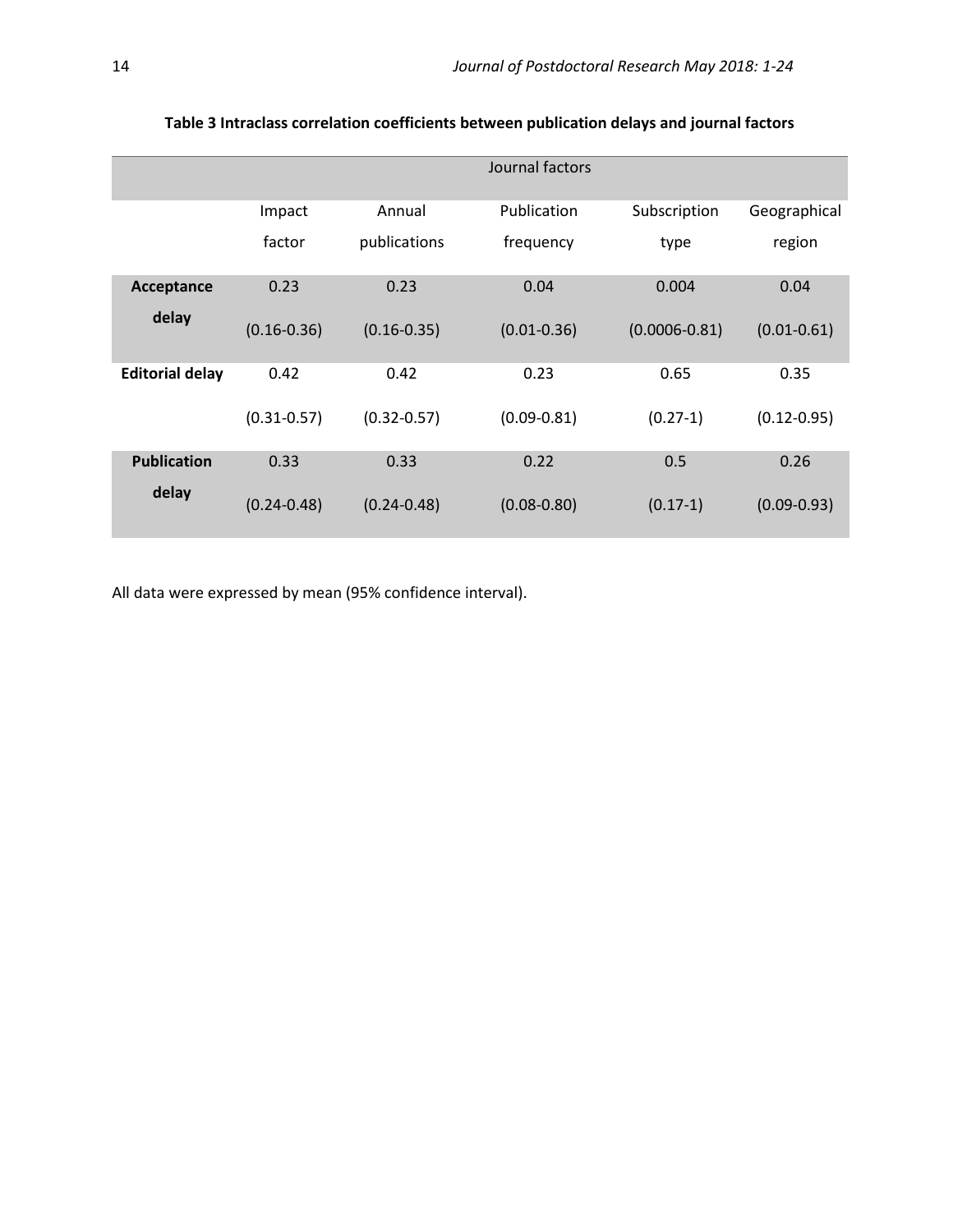

Figure 1. The average delay in each phase of publication of all journals for each of the past ten years. The error bar represents the standard error of the mean.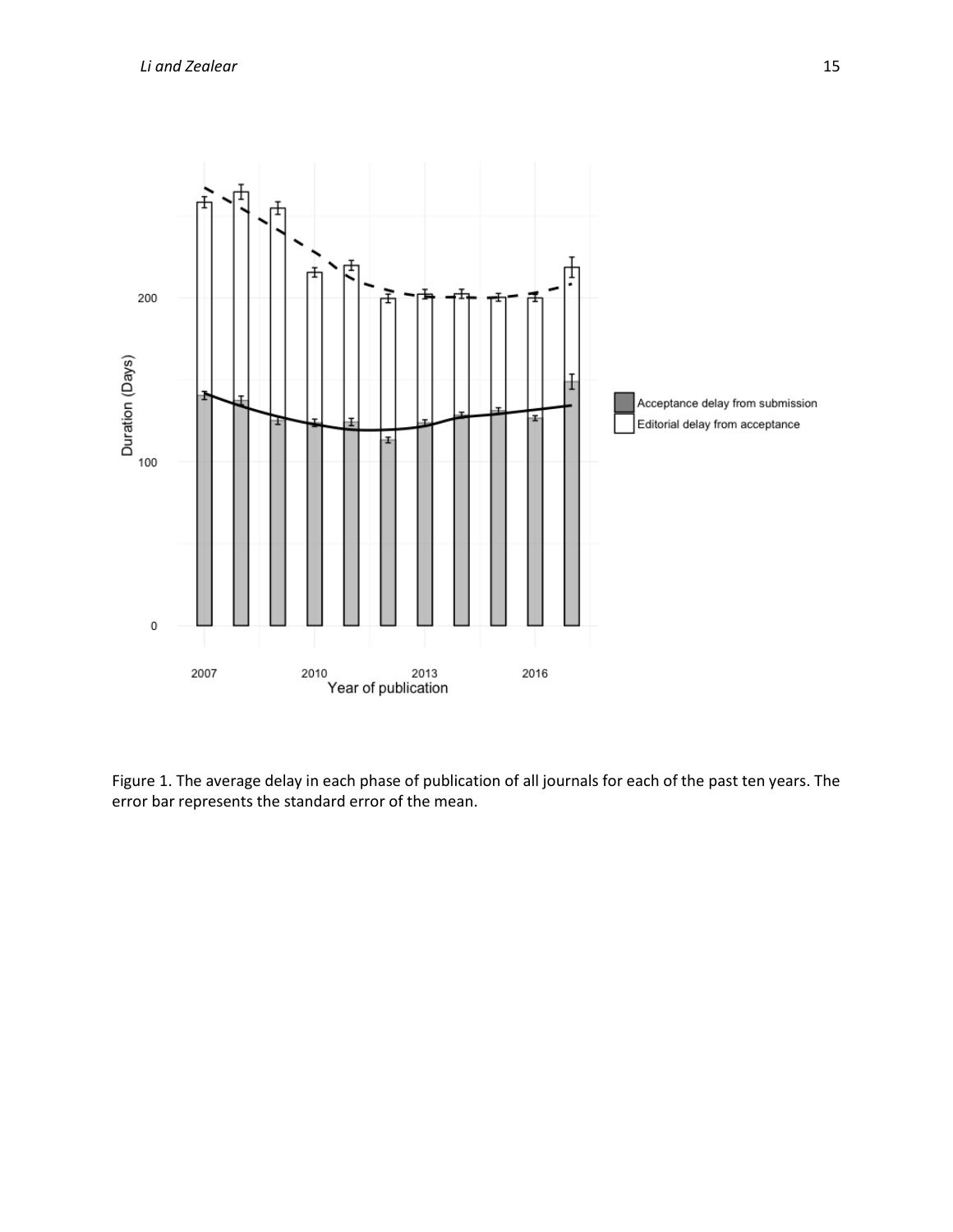

Figure 2. The ratio of the acceptance delay over the total publication delay in each year from 2007-2017. The grey ribbon indicates 95% confidence interval of the mean. The error bar represents the standard error of the mean.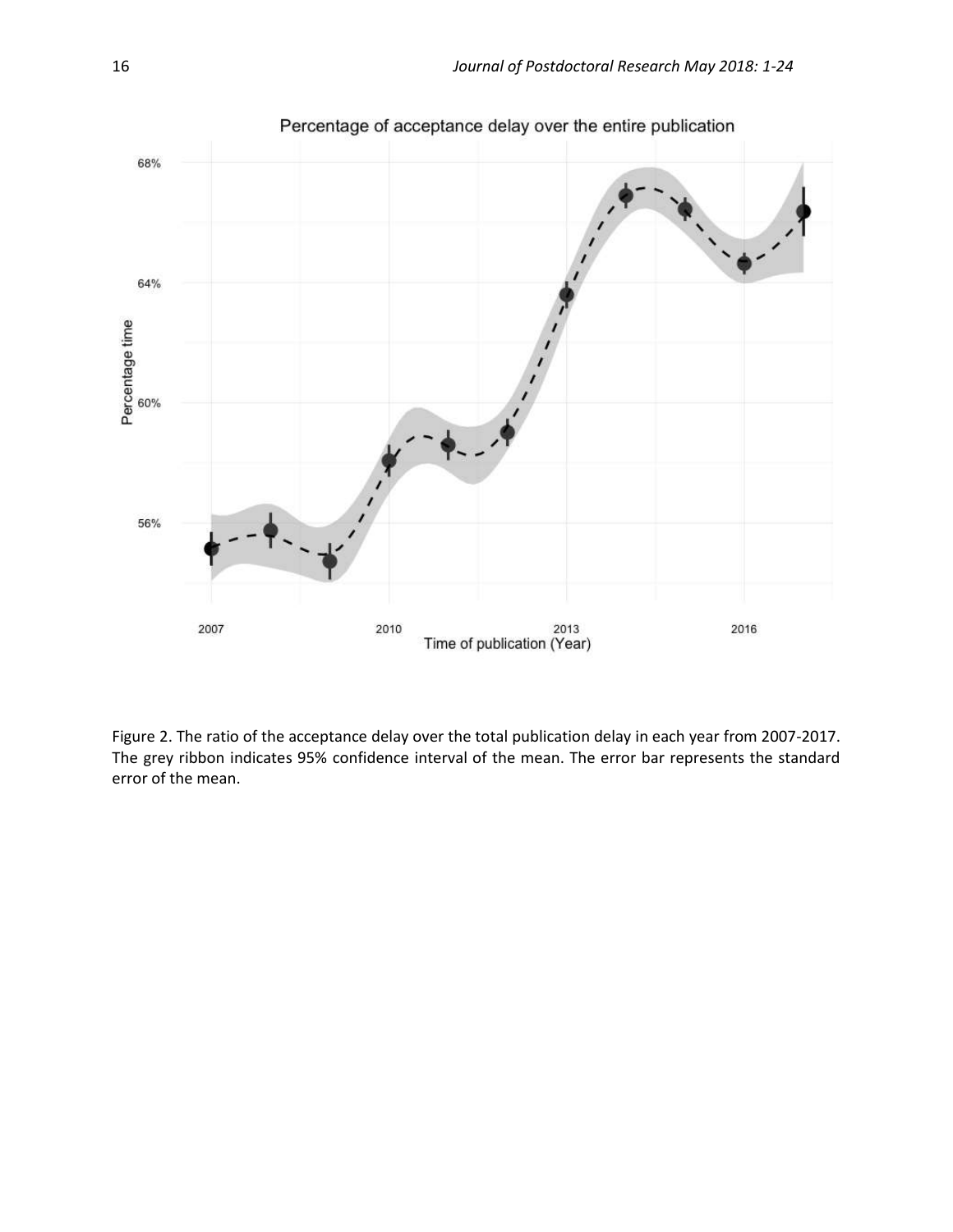

Figure 3. The delay in each publication phase in journals with different ranges of impact factors. The error bar represents the standard error of the mean.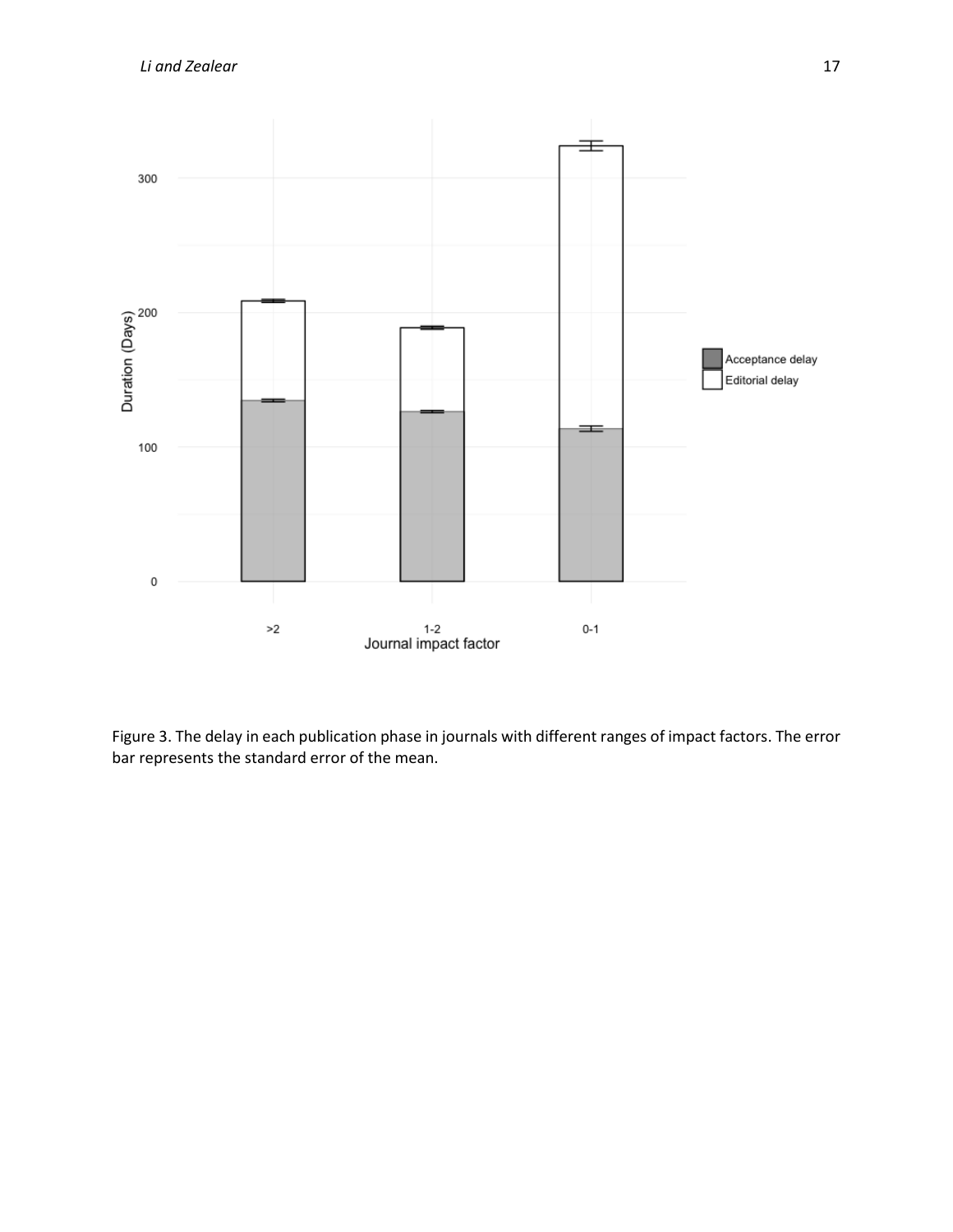

Figure 4. The delay in each publication phase in journals of different sizes which are indicated by the annual numbers of published articles. Small: <=100; medium: 100-200; large: >200. The error bar represents the standard error of the mean.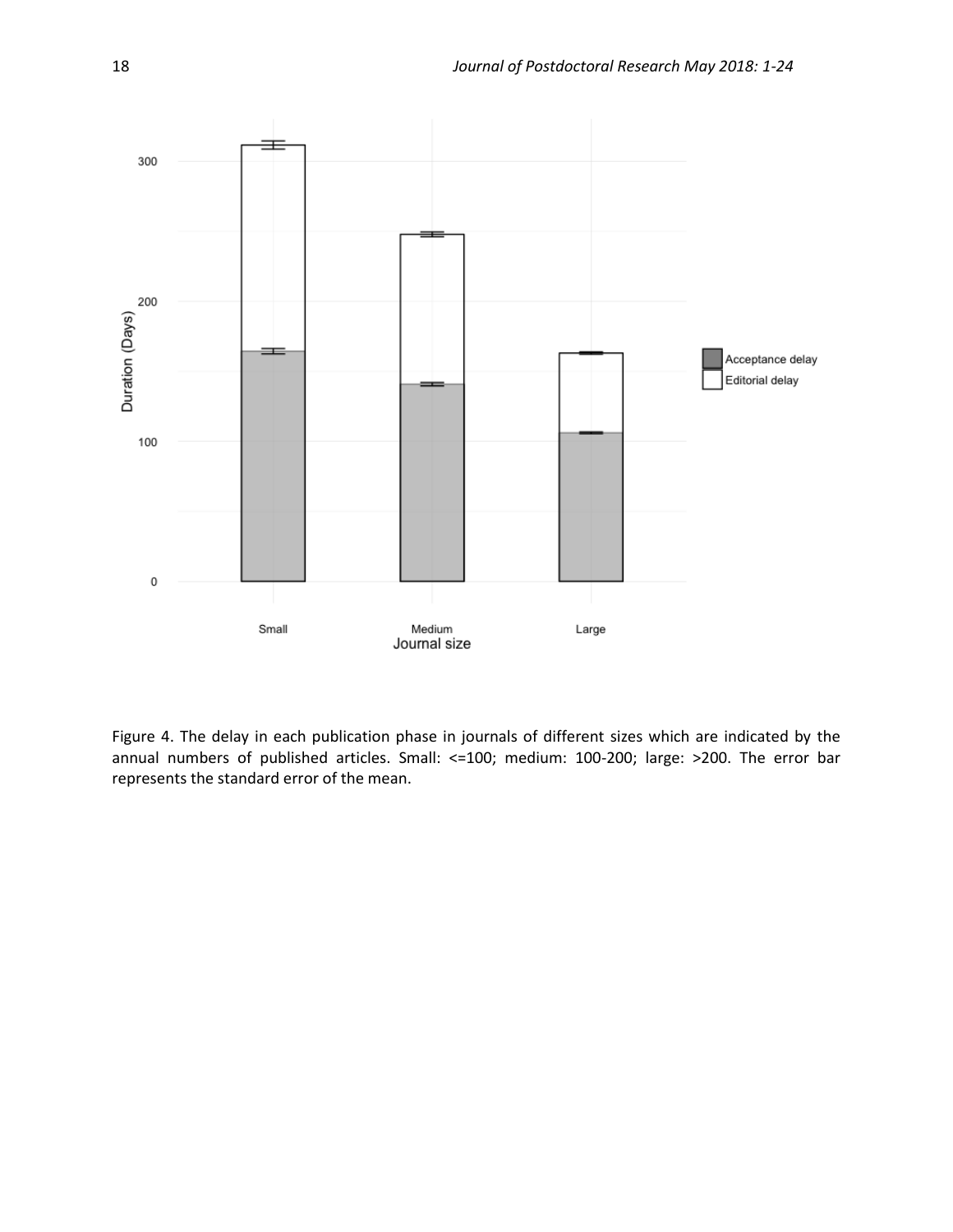

Figure 5. The delay in each publication phase in journals with different publication frequencies. The error bar represents the standard error of the mean.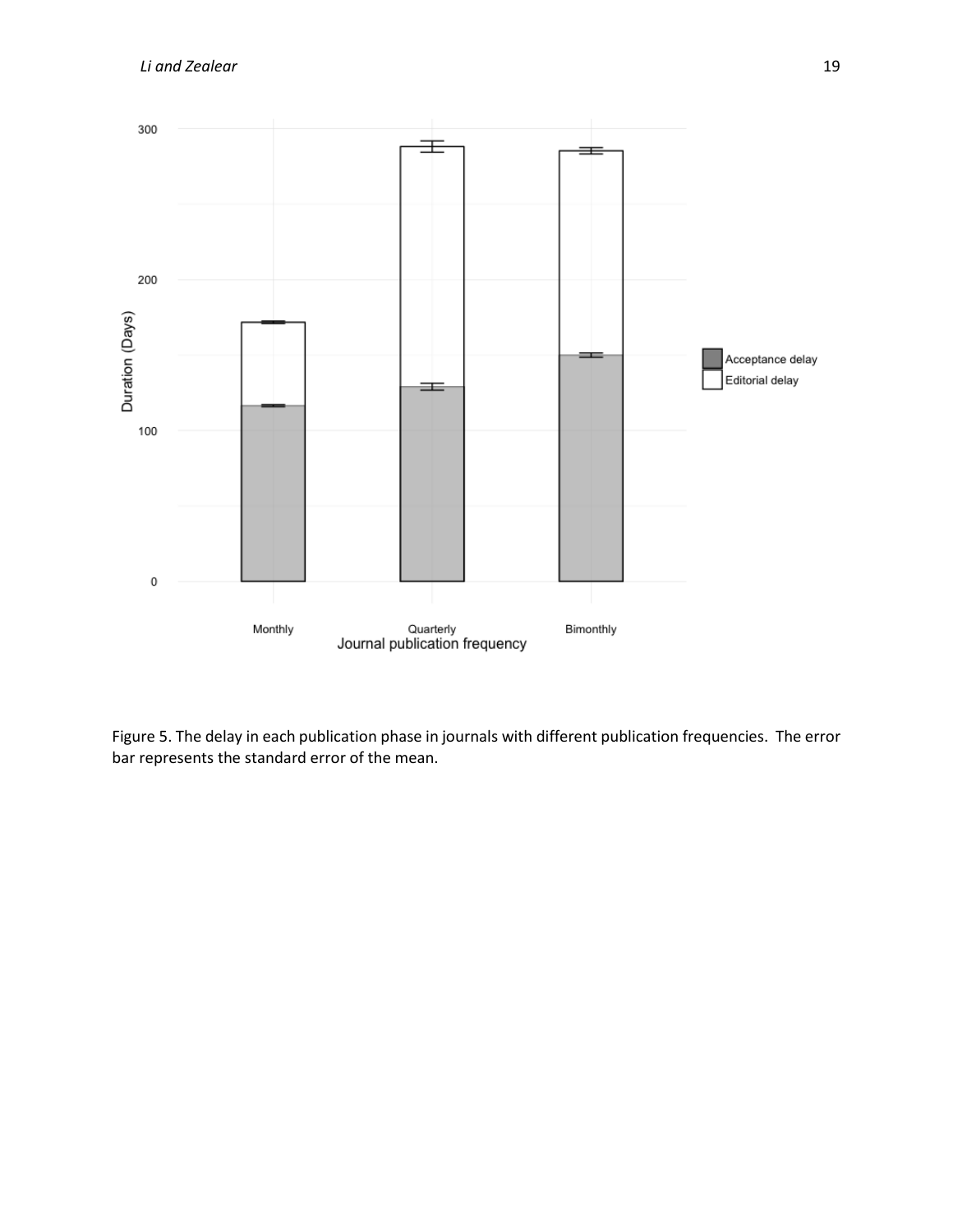

Figure 6. The delay in each publication phase in traditional subscription journals and open access journals. The error bar represents the standard error of the mean.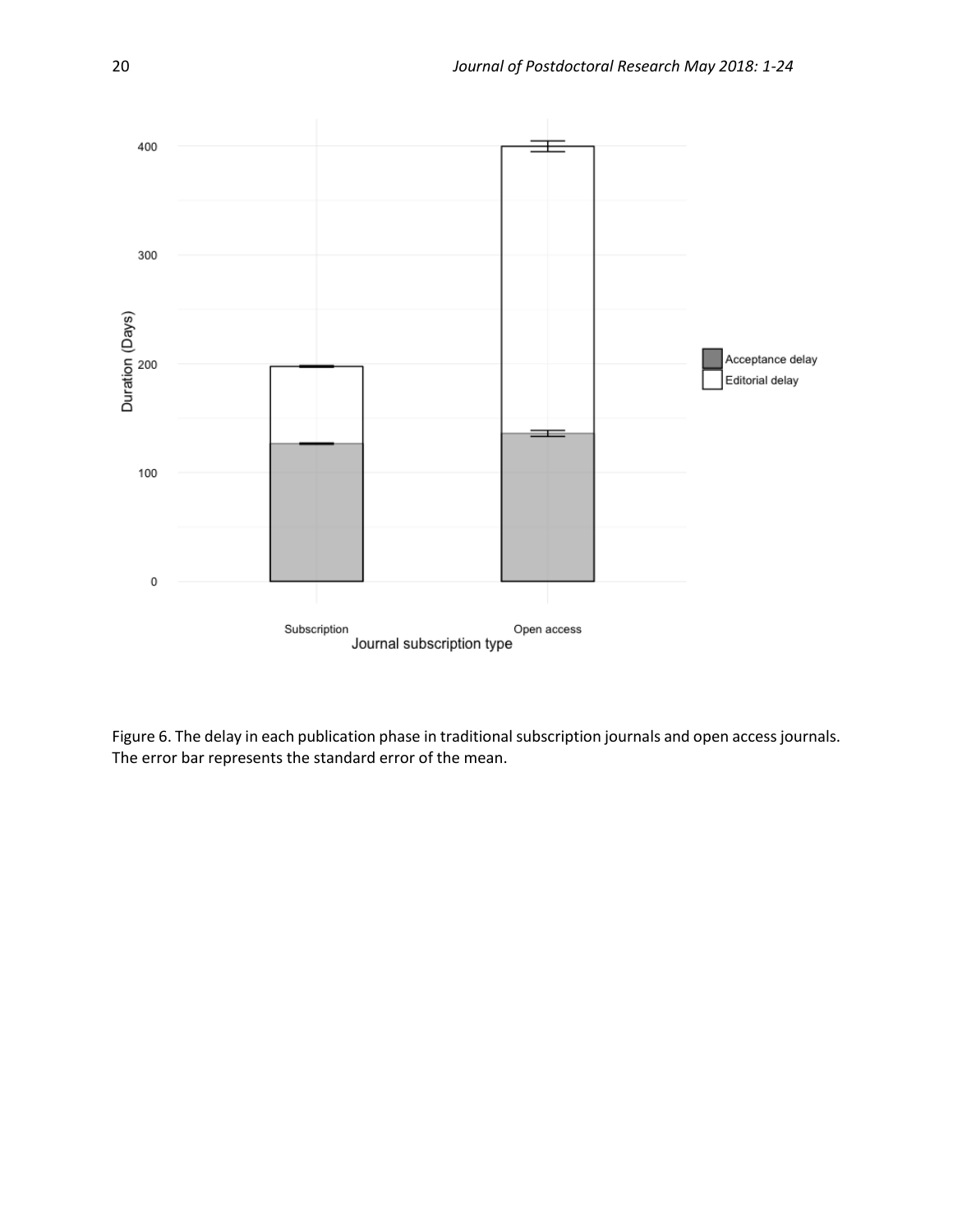

Figure 7. The delay in each publication phase of journals from different geographical regions. The error bar represents the standard error of the mean.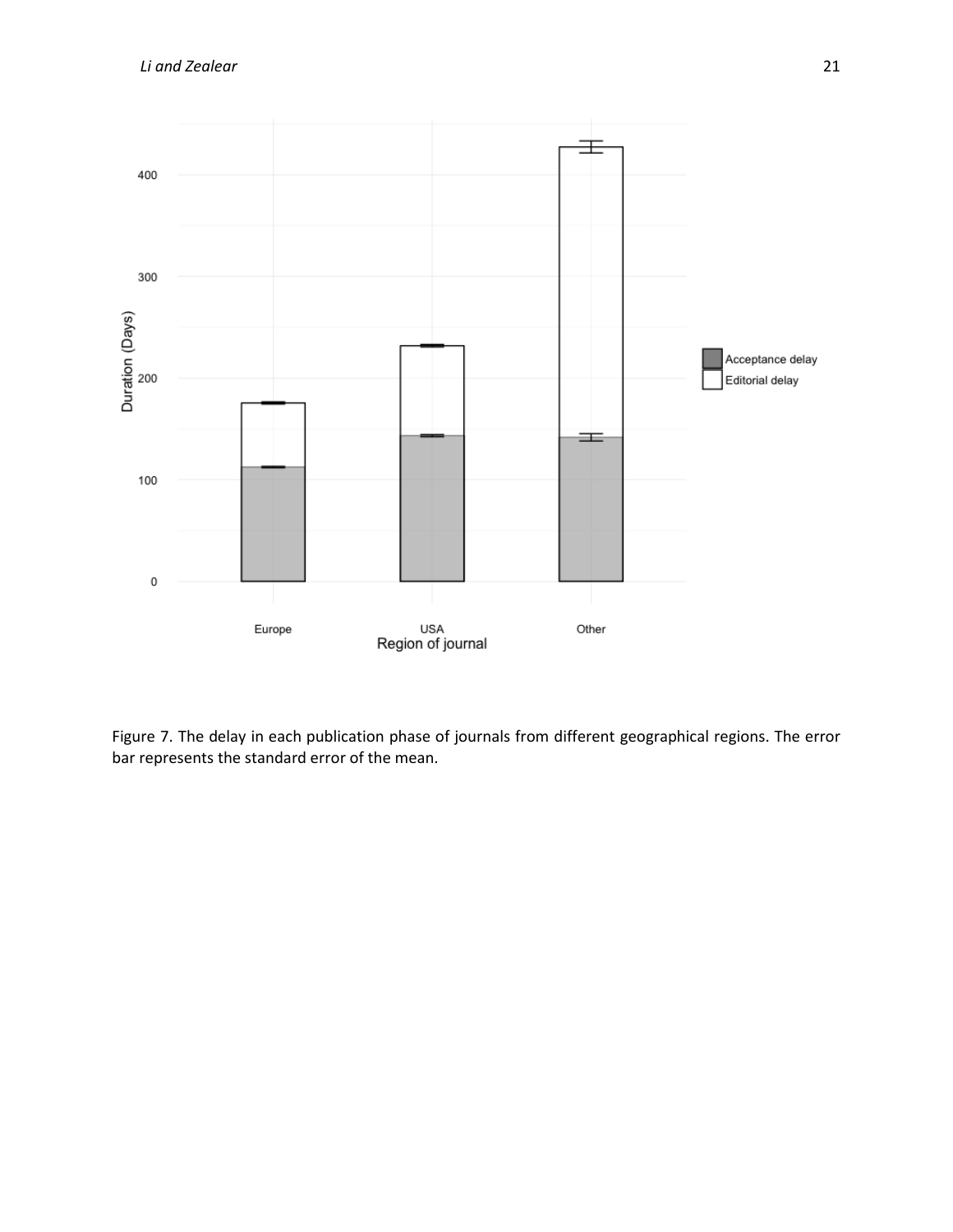

Figure 8. The delay in each publication phase of different publishers. The error bar represents the standard error of the mean.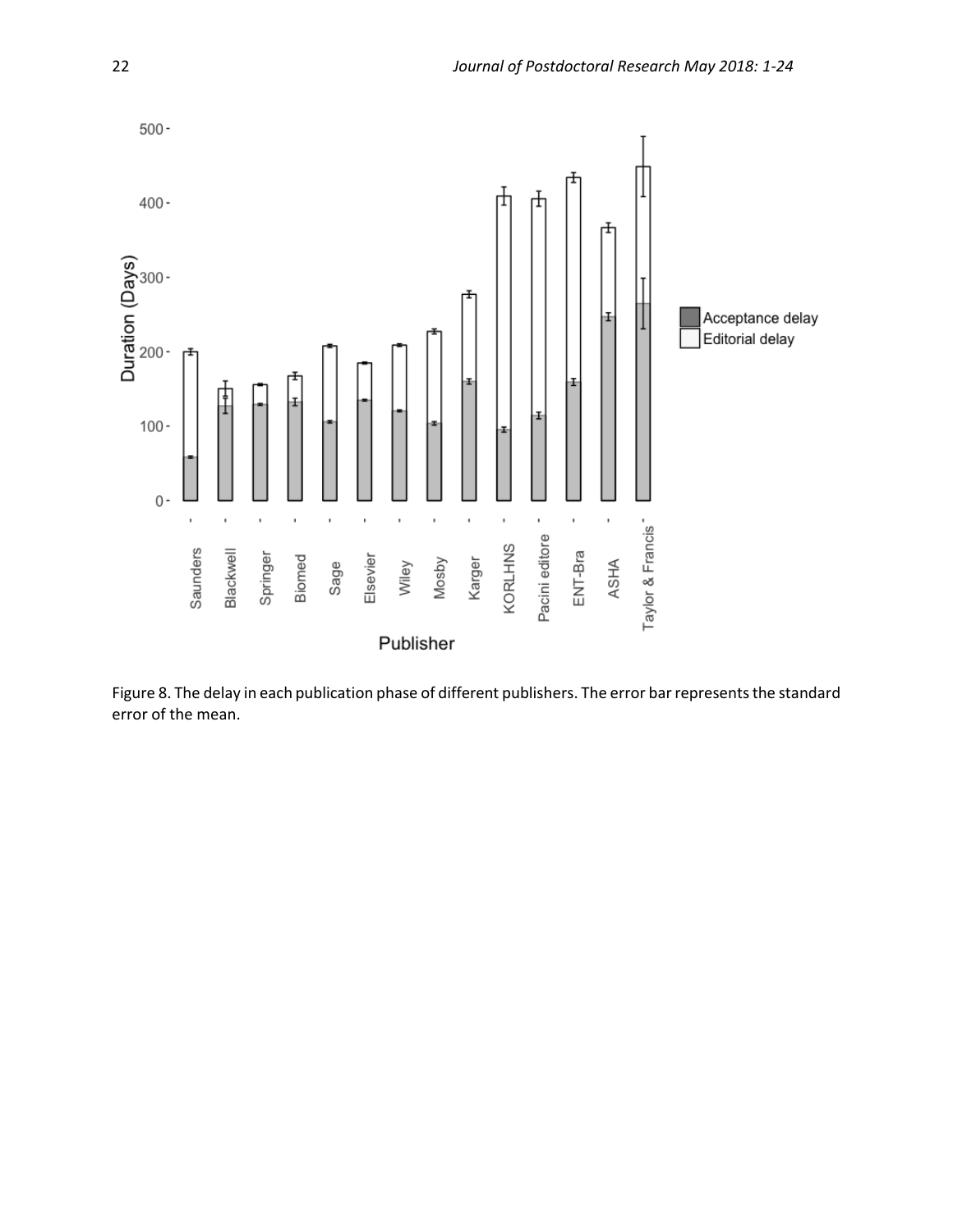

Figure 9. The delay in each publication phase of several journals in the field of otolaryngology, head and neck surgery, audiology, and speech language pathology. The error bar represents the standard error of the mean.